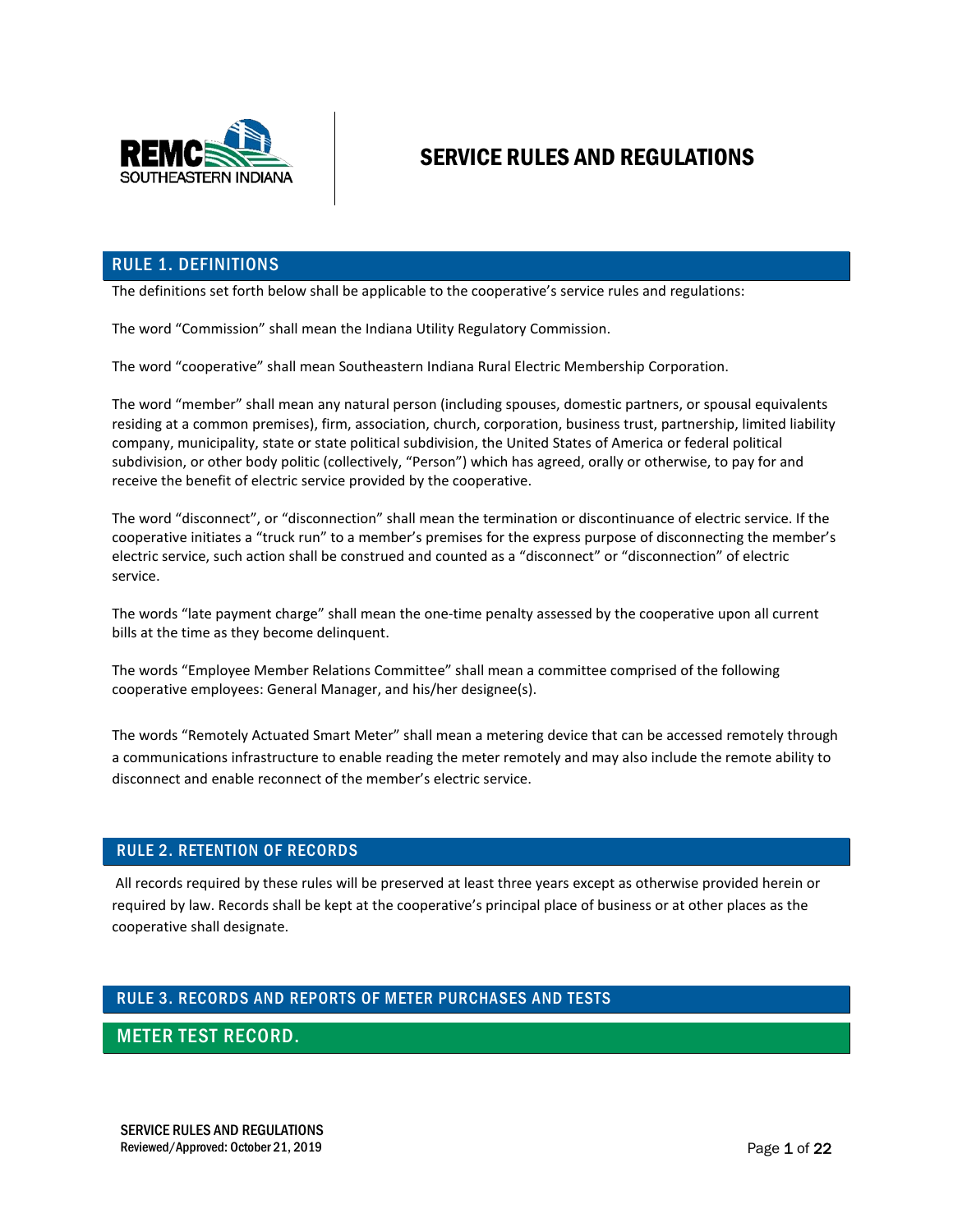Whenever any meter in service is tested, a record will be preserved containing the information necessary for identifying the meter, the reason for making the test, the reading of the meter before the test and the result of the test, together with all data taken at the time of the test in sufficiently complete form to permit the convenient checking of the methods employed.

### METER RECORD.

Contemporaneous records shall also be kept; giving for each meter owned or used by the cooperative, the year of purchase, its identification and the record of the last test to which it has been subjected, with date and general results of the test. These records apply to all meters insofar as the information is available.

#### RULE 4. LOCATION OF METERS; ACCESSIBILITY

All meters shall be located outdoors where they are easily accessible for reading, testing, and making necessary adjustments and repairs. When a number of meters are placed on the same meter board, the distance between centers may be specified by the cooperative, but in no case shall the distance be less than 7½ inches. Upon request by a residential member, the cooperative will provide the member with the number of the meter which serves the individual member's premises, to provide the member with an opportunity to verify the meter readings. On an installation where similar types of meters record different units (kWh and kVARh, for example) the meters shall be tagged or marked to indicate the units recorded. Meters should not be less than 4 feet nor more than 6 feet above the final standing surface, measured from the center of the meter cover, unless authorized by the cooperative.

Meters shall not be placed on unstable partitions or supports. Unless unavoidable, meters should not be installed in any location where the visits of a meter reader or tester will cause unreasonable annoyance to the member or undue inconvenience to the cooperative. Members shall permit the cooperative to authorize employees, agents and independent contractors to have unobstructed safe access to the premises free from interference by hostile sources for meter reading, bill collecting and for

## RULE 5. SERVICE WATT-HOUR METERS; INSPECTION AND REPAIR; INSTALLATION TESTS AND ADJUSTMENTS

### INSPECTION AND REPAIR

Each new watt-hour meter, except self-contained single phase, shall be inspected and tested and adjusted, if necessary, to detect any possible causes for faulty operation and to verify the accuracy of the meter. All newly purchased meters are considered to be "Tested and Certified" by the meter manufacturer if certified test results are supplied to the cooperative.

All meters removed from service shall be carefully inspected for any possible causes of faulty operation which may have developed in use, cleaned and repaired, as necessary, before being tested and adjusted to the accuracy conditions prescribed in these service rules and standards, prior to being again placed in service; except single phase self-contained AC meters, which may be removed and reinstalled without testing if they show no damage or evidence of tampering and are not on a recall or obsolete list.

SERVICE RULES AND REGULATIONS Reviewed/Approved: October 21, 2019 **Page 2 of 22** and 2019 **Page 2 of 22**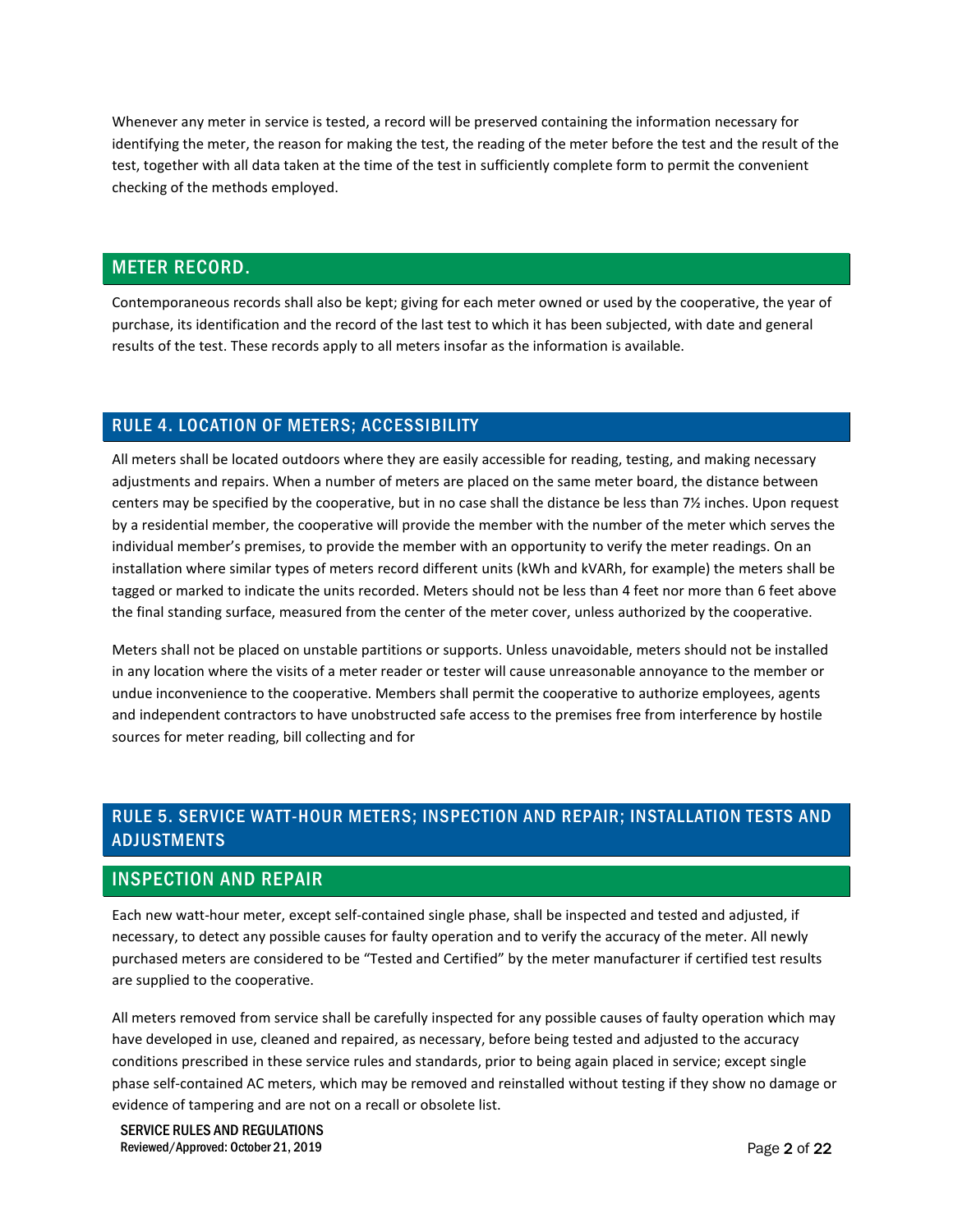## INSTALLATION TESTS AND ADJUSTMENTS

All watt-hour meters and demand meters, except self-contained AC meters, shall be tested prior to their installation or within 60 days after installation, and adjusted, as closely as economically practicable, to the condition of zero error, but in all cases within the limits of tolerance prescribed in Rule 8. Tolerances are to be interpreted as maximum variations from the condition of zero error which are permitted in order to make reasonable though adequate allowance for variations encountered in accepted good meter practice.

All watt-hour and demand meters shall be checked for correct connections, proper mechanical conditions and suitability of location in its permanent position at the time of installation or within sixty (60) days after installation. If the meter does not read directly in kWh consumed or demand units, the multiplier for the meter readings shall be checked and, if practical, marked on the meter, or marked on a tag attached to the meter.

## RULE 6. METER TESTING EQUIPMENT AND FACILITIES; REFERENCE AND PORTABLE STANDARDS

## EQUIPMENT AND FACILITIES.

The cooperative shall provide or make available standard meters, instruments and other equipment and facilities as may be necessary to make the tests set forth in these rules.

### REFERENCE STANDARDS.

The cooperative shall provide or make available suitable indicating electrical instruments, watt meters and watthour meters (hereinafter called "reference standards") as may be necessary for testing the accuracy of watt-hour meters. The reference standard may be a service type watt-hour meter. Reference standards of all kinds shall be tested and adjusted, if necessary, at least once every two years by a recognized standardizing laboratory.

### PORTABLE STANDARDS.

All portable watt-hour meter standards shall be checked against the corresponding reference standards as often as may be necessary to give reasonable assurance that the errors will not change enough between successive calibrations to materially affect the results of measurements involving their use. If the check shows any portable watt-hour meter standard to be in error more than one percent (1%) plus or minus, at any load at which the standard will be used, the standard shall be tested, adjusted and certified in an approved laboratory. Each portable watt-hour meter standard shall at all times be accompanied by a certificate or calibration card, signed by the proper authority, giving the date when it was last certified.

### PORTABLE INDICATING INSTRUMENTS.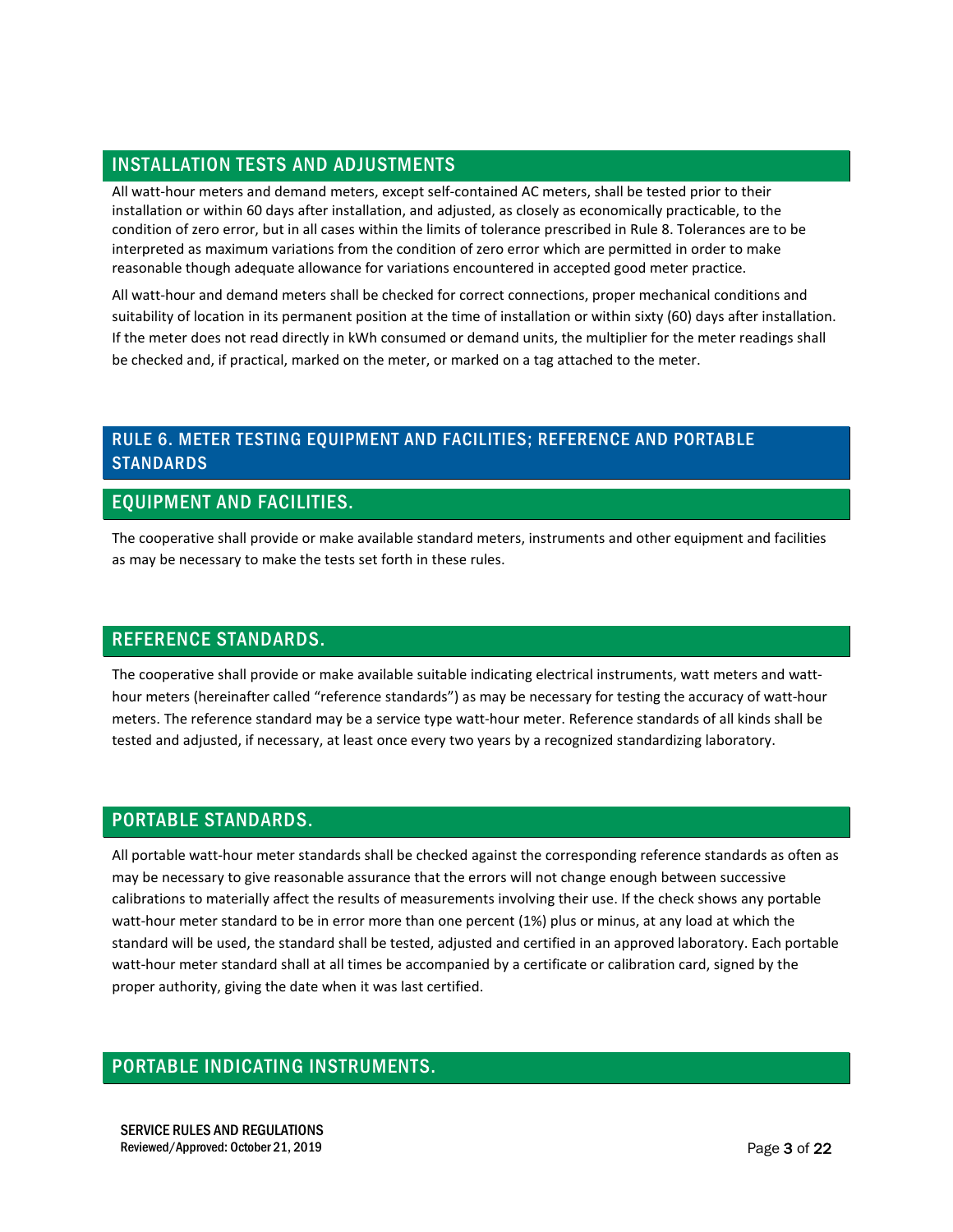All portable indicating electrical testing instruments, such as voltmeters, ammeters and watt meters, when in regular use in testing purposes, shall be checked against suitable reference standards as often as may be necessary to give reasonable assurance that the errors will not change enough between successive calibrations to materially affect the results of measurements involving their use, and if found appreciably in error at zero of more than one percent (1%) of full scale value at commonly used scale deflection shall, unless calibration correction is used, be adjusted and certified in an approved laboratory.

Records of Certification and Calibration. Records of certification and calibration shall be kept on file at the cooperative.

#### RULE 7. AVERAGE ACCURACY OF WATT-HOUR METERS; TESTS

The accuracy at light load shall be determined at a load of approximately ten percent (10%) of the rated test amps of the meter. The accuracy at heavy load shall be determined at a load of not less than one hundred percent (100%) of the rated test amps of the meter. The rated test amps of the meter shall be as specified by the meter manufacturer.

#### "AS FOUND" TEST

The accuracy at light load shall be determined by taking the average of at least two tests, which tests must agree within one-half of one percent (.5%). The accuracy at heavy load shall be determined in a like manner. The average accuracy of the meter shall be determined by taking an average of the accuracy at light load and of the accuracy at heavy load. However, the average "as found" accuracy of a meter may be determined from one light load test and one heavy load test, if the average accuracy is less than one hundred and three percent (103%) and if the meter is to be adjusted.

### "AS LEFT" TEST

After any meter has been adjusted, the average "as left" accuracy of the meter will be determined by two tests at each load as outlined in the preceding paragraph, unless the meter has been tested by an automatic device in which case one test at each load will be sufficient.

#### RULE 8. METER ACCURACY

No watt-hour meter which registers at no load (the moving element making more than one complete revolution when at "No Load"), when the applied voltage is less than one hundred and ten percent (110%) of standard service voltage, shall be placed in service or allowed to remain in service in that condition.

No meter shall be placed in service or allowed to remain in service which is mechanically defective, which has incorrect constants, or which has not been tested for accuracy of measurements and adjusted, if necessary, to meet the following requirements: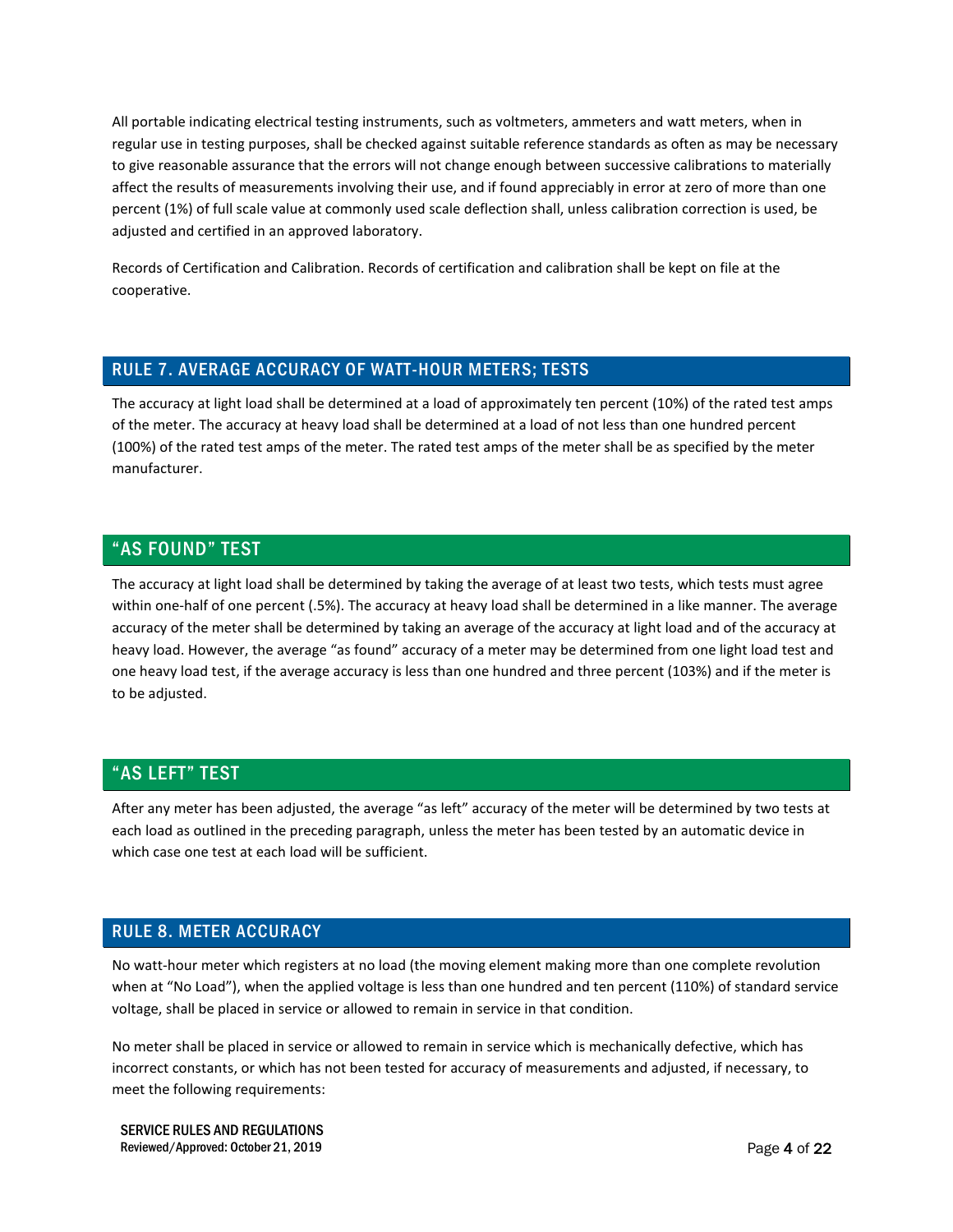### WATTHOUR METERS

Average error not over two percent (2%) plus or minus. Error at heavy load not over one percent (1%) plus or minus. Error at light load not over three percent (3%) plus or minus.

## CURVE DRAWING INSTRUMENTS

Electrical Element: Error shall not exceed two percent (2%) plus or minus of full scale indication.

### INTEGRATING DEMAND METERS

#### ELECTRIC ELEMENT:

Errors shall not exceed the limits specified for watt-hour meters.

#### TIMING ELEMENT:

Cumulative error shall not be in excess of plus or minus two percent (2%) for the entire billing period. If the time of day is a factor in the rate schedule, the timing element when operating under normal conditions of service shall not indicate a difference of more than ten (10) minutes from correct time, and any incorrect indication of time caused by the temporary loss of utility service shall be corrected by the cooperative by the end of the following work day.

## LAGGED DEMAND METERS

#### ELECTROMAGNETIC TYPE:

Error shall not exceed two percent (2%) plus or minus of full scale indication.

#### TEST FOR CORRECT POWER FACTOR ADJUSTMENT.

Alternating current service watt-hour meters, except self-contained AC meters rated 12 KVA or less, which are to be used on circuits supplying inductive load, shall also be tested before installation at one hundred percent (100%) of manufacturer's rated test current at fifty percent (50%) lagging power factor, and, if necessary, adjusted so that the error under such conditions will not be more than two percent (2%) plus or minus.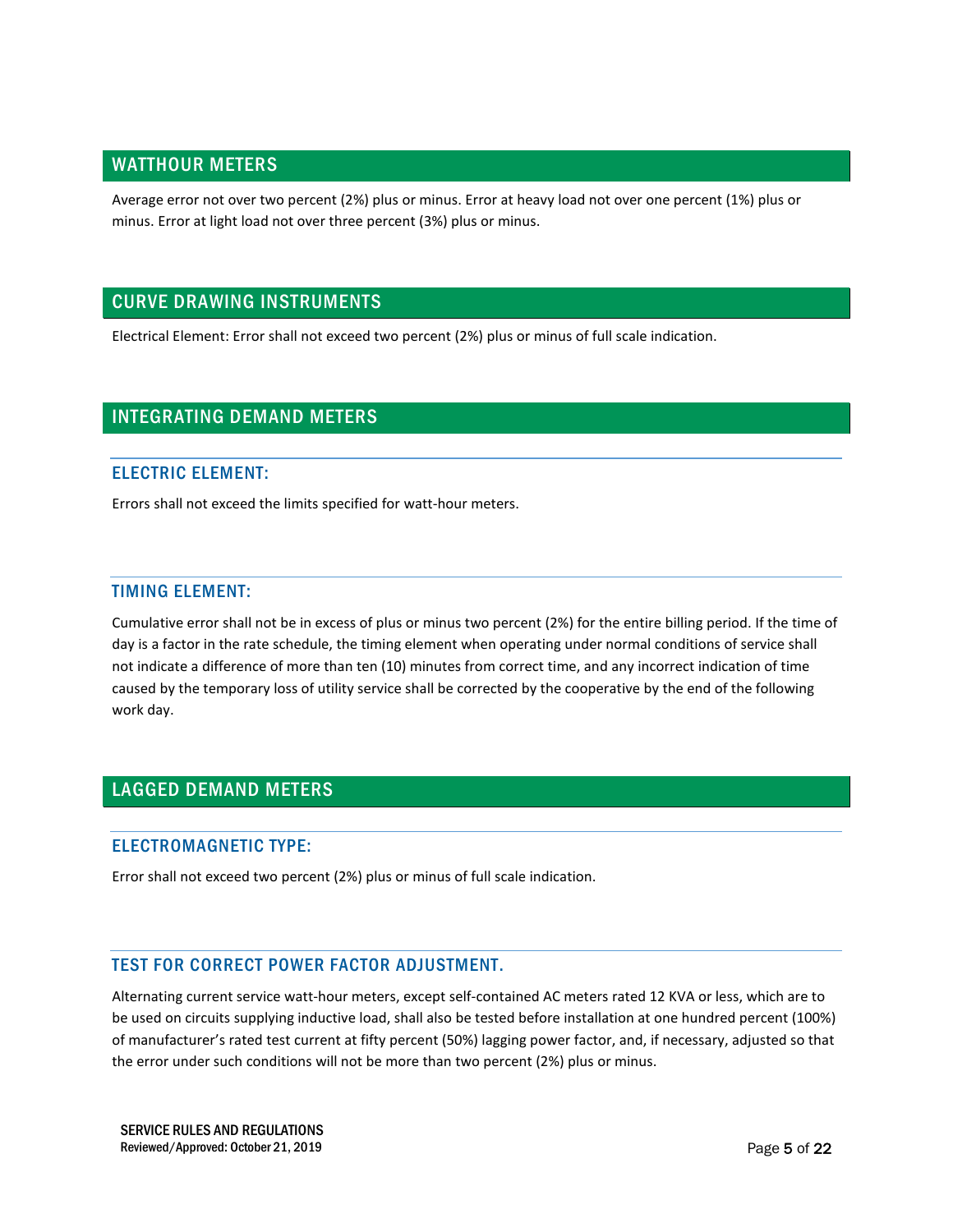Where instrument transformers are used for metering, the ratio of transformation and phase angle error of the transformers must be determined before installation, such information shall be on file in the office of the cooperative.

#### RULE 9. TESTS OF ELECTRIC METERS IN SERVICE

*NOTE: THE KVA RATING OF AN ALTERNATING-CURRENT, SINGLE-ELEMENT METER IS THE PRODUCT OF THE RATED VOLTAGE AND THE RATED TEST CURRENT. IN THE CASE OF A POLYPHASE OR A MULTI-ELEMENT METER, THE RATING IS THE SUM OF SUCH PRODUCTS FOR EACH ELEMENT. THE RATING OF A 2-ELEMENT METER WHEN IT IS THE SPLIT-COIL TYPE OR WHEN IT IS ASSOCIATED WITH 3-CURRENT TRANSFORMERS AND USED TO MEASURE ENERGY IN A 3-PHASE, 4-WIRE Y CIRCUIT SHALL BE 3 TIMES THE RATING OF ONE ELEMENT. WHEN A METER IS CONNECTED TO INSTRUMENT TRANSFORMERS, THE NOMINAL RATING OF THE TRANSFORMERS SHALL BE USED IN THE DETERMINATION OF THE KVA RATING OF THE METER.*

## WATT-HOUR METERS, 12 KVA OR LESS.

The cooperative has adopted the following method for maintaining the accuracy of self-contained single-phase and three-wire network meters rated 12 KVA or less: periodic testing of watt-hour meters shall be performed as deemed appropriate by the cooperative, but such periodic test period shall not exceed sixteen (16) years or upon request of a member per Rule 10.

## OTHER WATT-HOUR METERS.

All other single-phase and three-wire network meters shall also be tested as deemed appropriate by the cooperative, but such periodic test period shall not exceed sixteen (16) years or upon the request of a member per Rule 10.

### DEMAND METERS.

Each demand meter shall be tested as often as the watt-hour meter with which it is associated and, as nearly as practicable, at the same time.

## POLYPHASE CT RATED METERS.

Each polyphase CT rated meter shall be tested at least every eight (8) years.

### ALL OTHER METERS.

All other meters shall be tested at least every sixteen (16) years.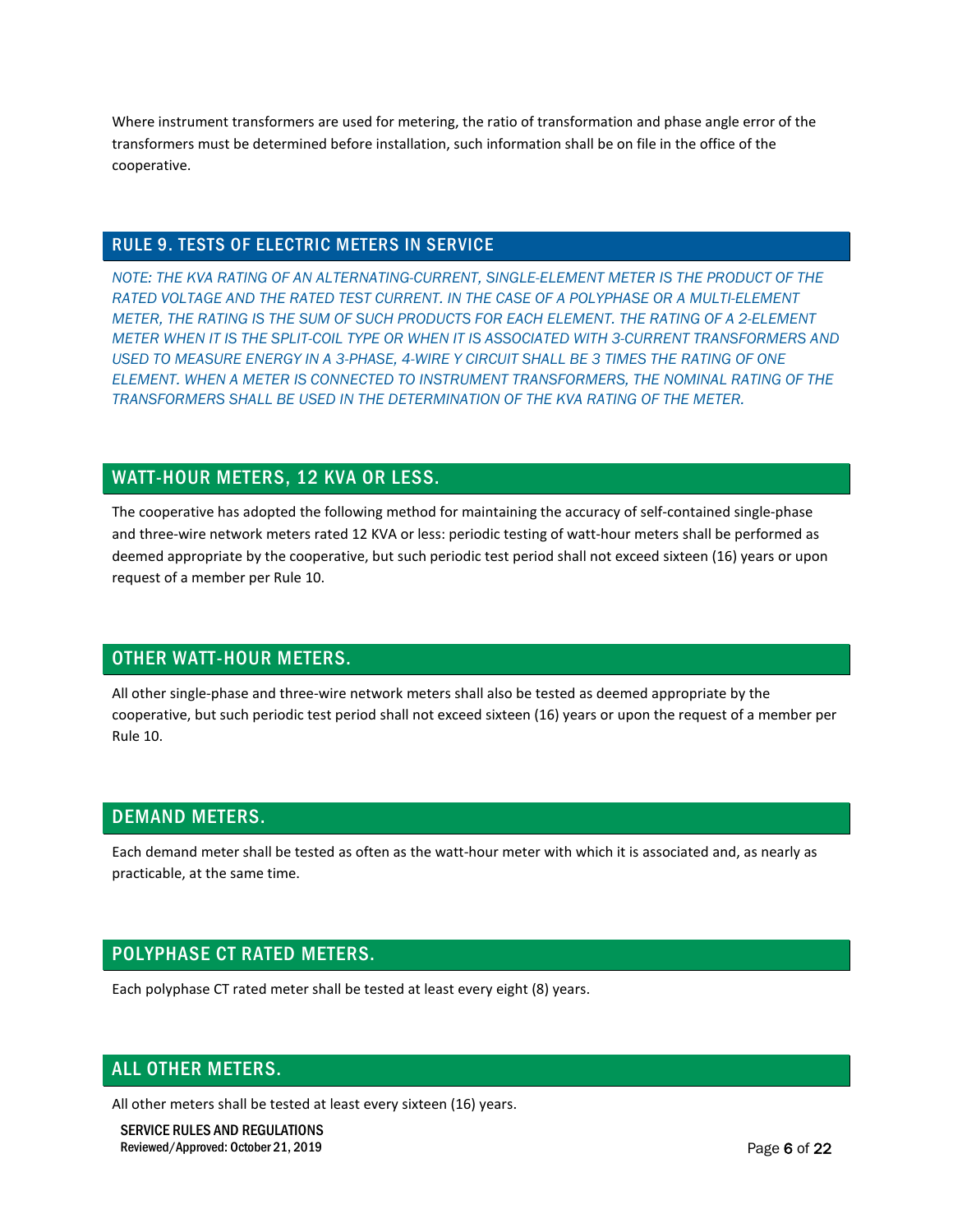### RULE 10. METER TESTS UPON WRITTEN REQUEST BY MEMBER

The cooperative will test the accuracy of registration of a meter upon written request by a member and payment of a \$25.00 refundable testing fee. Such testing fee shall be refundable if the meter is found to be in error pursuant to Rule 8. The member shall bear the full cost of subsequent tests of this meter if requested at less than sixty (60) month intervals if no error (as defined in Rule 8) is found. A written report giving the results of the tests shall be made to the member and a complete record of the same shall be kept on file in the office of the cooperative.

## RULE 11. MEMBER REQUESTS FOR TESTS; REVIEW BY THE COOPERATIVE

Upon application of a member to the cooperative, a test may be made of the member's watt-hour meter by the cooperative under the supervision of a representative of the cooperative's Employee Member Relations Committee. A nonrefundable one hundred (\$100.00) fee shall be payable by the member for the test except as provided by Rule 10.

Upon application of any member to the cooperative, an electric demand test may be made upon the member's electric load by the cooperative under the supervision of a representative of the cooperative's Employee Member Relations Committee. The test shall be made as soon as practicable after receipt of the application and under similar conditions of installation and operation as may be mutually agreed upon, in writing, by the member and the cooperative. A nonrefundable one hundred fifty dollar (\$150.00) fee shall be payable by the member for such test.

## RULE 12. BILLS

Bills rendered periodically to members for electric service shall include the following information:

- The dates and meter readings of the meter at the beginning and end of the period for which the bill is rendered and the billing date;
- The number and kind of units of service supplied;
- The billing rate code;
- The previous balance, if any;
- The amount of the bill:
- The sum of the amount of the bill and the late payment charge;
- The date when the bill becomes delinquent and the date the late payment charge will be added to the bill;
- If an estimated bill, clear and conspicuous coding or other indication identifying the bill as an estimated bill;
- Printed statements or actual figures, or both, on either side of the bill informing the member of the seventeen (17) day non-penalty period; and

If an outstanding invoice for merchandise or non-utility services or damage claim is not paid within thirty (30) days, the bill shall be delinquent and shall be assessed a monthly late payment charge equal to one and a half percent (1.5%) of the unpaid balance. An outstanding invoice may after ninety (90) days be transferred to or billed with the utility bill, so as to enable the cooperative to render one consolidated bill for all amounts due. Such amount due shall be subject to the cooperative's normal disconnect procedures.

<sup>•</sup>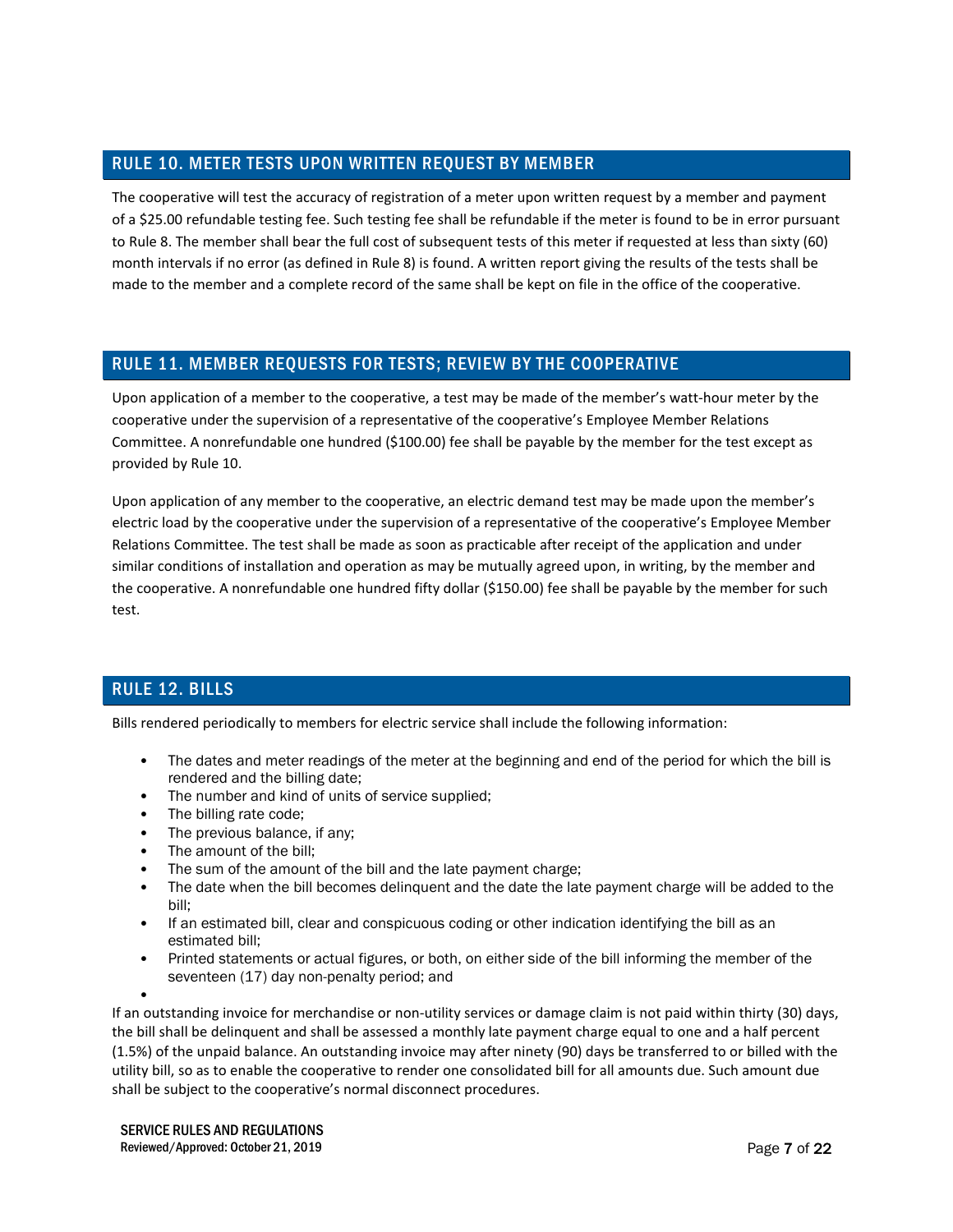A bill for utility services shall be delinquent unless payment is received within seventeen (17) days from the bill date. If the bill is not paid within said seventeen (17) days, the delinquent bill may be assessed a late payment charge equal to five percent (5%) of the current charge. If a delinquent balance exists, all payments received by the cooperative shall first be applied to the delinquency.

Failure to receive billing statement will not release the member from payment obligation.

The cooperative may estimate a member bill due to:

- A member request to estimate a bill;
- Inclement weather;
- Labor or union disputes; business continuity interruption beyond the cooperative's reasonable control
- Inaccessibility of a member's meter, if the cooperative has made a reasonable attempt to read it; or
- Failure or partial failure of the automated meter reading and/or communications system
- Other unusual or unanticipated circumstances.

The cooperative shall, upon a member's request, and not less than once in a twelve (12) month period, compute and render a bill pursuant to an actual meter reading taken by the cooperative or an agent of the cooperative, which reading may be taken manually or by automated meter reading or similar electronic equipment.

The cooperative shall offer an alternative billing plan(s) to members who are and remain in good standing, which allows the member to choose a levelized periodic payment plan. The cooperative may specify reasonable terms and conditions before placing a member on any levelized payment plan.

If one person, who is part of a joint membership, owes the cooperative an unpaid balance, then all persons in the joint membership shall be jointly and severally liable for the unpaid balance. If service is disconnected to a residence or business for nonpayment, service to that premises cannot be reconnected by another person who resided or occupied those premises at the time the nonpayment status occurred, until the past due amount is paid in full.

## RULE 13. BILLING ADJUSTMENTS

## ADJUSTMENTS DUE TO METER ERRORS.

If a service meter, after being tested as provided in these rules, is found to have a percentage of error greater than three percent (3%) for watt-hour meters and four percent (4%) for demand meters, the bills for service shall be adjusted as follows:

### FAST METERS.

When a meter is found to have a positive average error, the cooperative shall refund or credit the member's account with the amount of any charges in excess of either (i) an average bill for the kilowatt hours and/or demand units incorrectly metered or (ii) separate bills individually adjusted for the percent of error for the period the meter was fast, if such period can be determined, or three years, whichever period is shorter. An average bill shall be calculated on the basis of kilowatt hours and/or demand units registered on the meter over corresponding periods either prior or subsequent to the period for which the meter is determined to be fast. No part of the minimum service charge shall be refunded.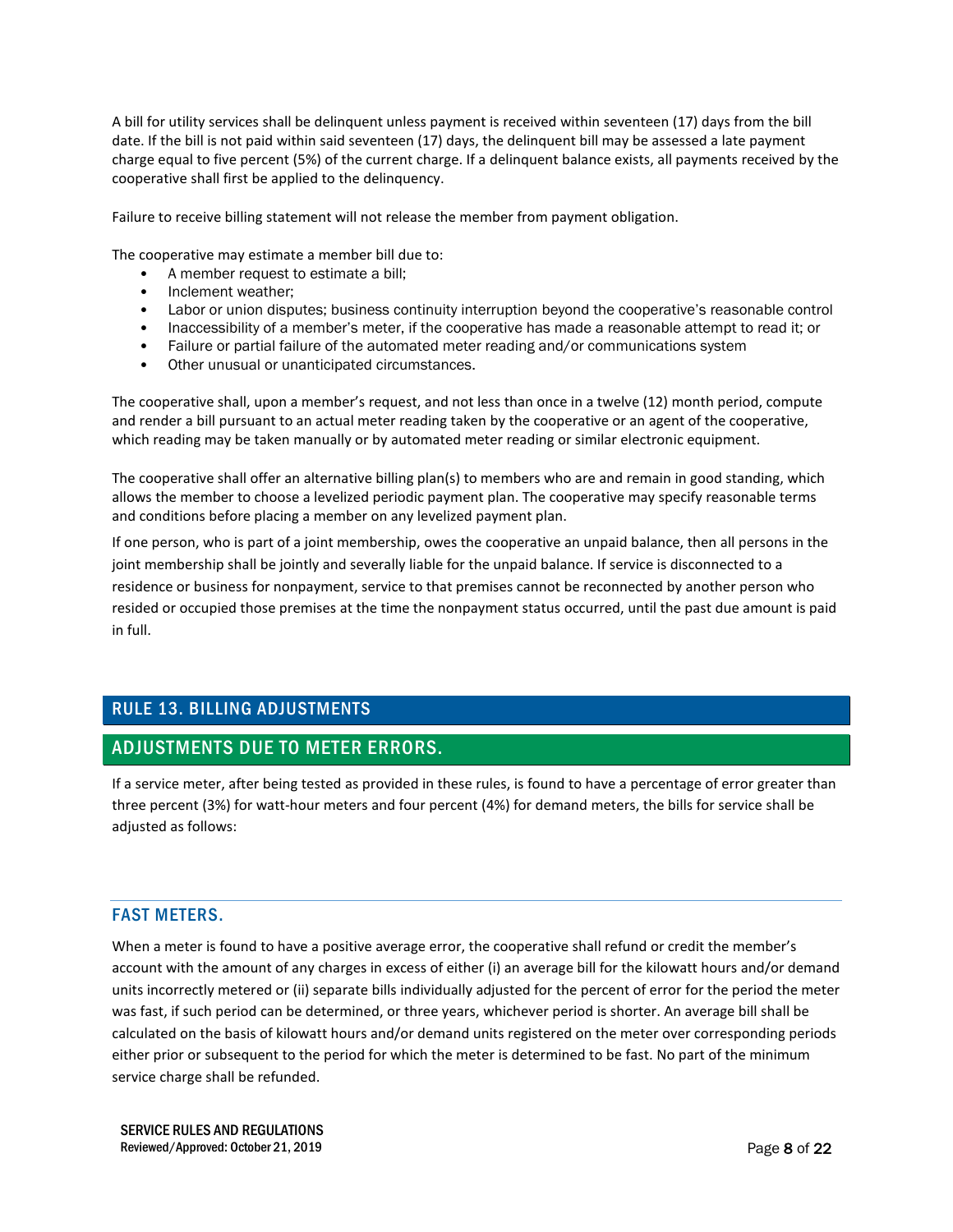#### STOPPED OR SLOW METERS.

When a meter is stopped or has a negative average error, the cooperative may charge the member for the kilowatt hours and/or demand units incorrectly registered for one-half of the period since the last previous test or one year, whichever is shorter. The amount of the charge to the member shall be estimated on the basis of either (i) an average bill as described below or (ii) separate bills individually adjusted for the percent of error. An average bill shall be calculated on the basis of kilowatt hours and/or demand units registered on the meter over corresponding periods either prior or subsequent to the period for which the meter is determined to be slow or stopped. The cooperative may charge the member for the amounts unless the cooperative negligently allowed the stopped or slow meter to remain in service.

### OTHER BILLING ADJUSTMENTS.

Other billing errors, including incorrect rate or rate schedule applications, shall be adjusted to the known date of error or for a period of one year if the billing error has underbilled the member, or three years if the billing error included overbilling the member, whichever period is shorter.

### RULE 14. CREDITWORTHINESS OF MEMBERS; DEPOSITS; REFUNDS

### GENERAL REQUIREMENTS.

The cooperative shall determine the creditworthiness of an applicant or member in an equitable and nondiscriminatory method without regard to the economic character of the area (or any part thereof) wherein the applicant or member resides and shall determine the creditworthiness solely upon the credit risk of the applicant or member without regard to the collective credit reputation of the area in which he/she lives.

# NEW APPLICANTS – RESIDENTIAL AND SMALL COMMERCIAL (200 AMP OR LESS - SINGLE PHASE ONLY)

Each new applicant for residential utility service shall be deemed creditworthy and shall not be required to make a cash deposit as a condition of receiving service if the applicant's creditworthiness, as determined from information provided by a nationally recognized credit bureau selected by the cooperative, is deemed acceptable, utilizing a nondiscriminatory methodology, and the applicant has not had service disconnected by the cooperative for nonpayment of a bill in the previous five year period and has no outstanding balance owed to the cooperative.

If the new applicant is determined to be not creditworthy, pursuant to the applicant's creditworthiness rating from the recognized credit bureau as used by the cooperative in a nondiscriminatory manner, or the new applicant refuses to grant permission to check creditworthiness or creditworthiness cannot be determined for any reason, a monetary deposit shall be required pursuant to the following options: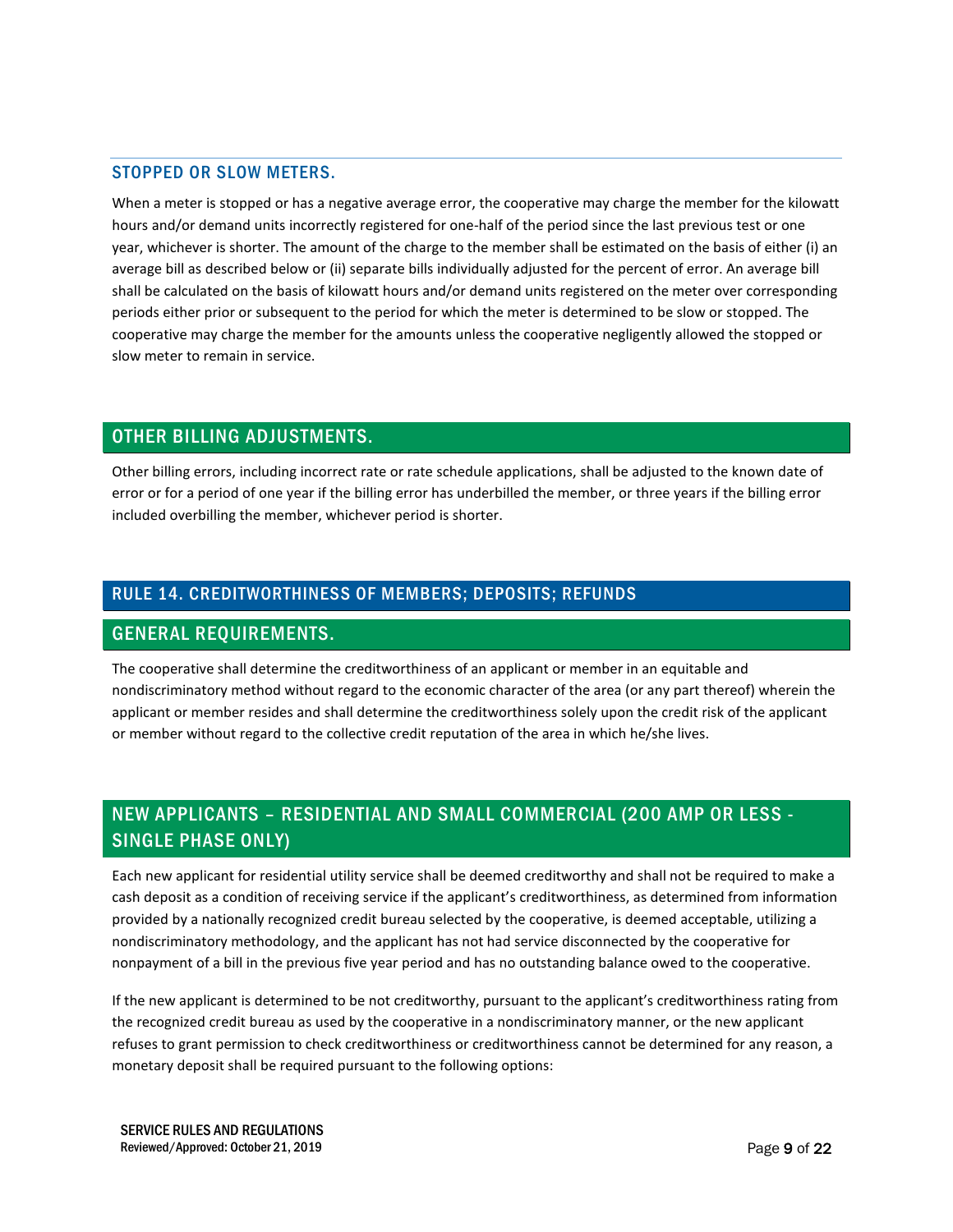- If the member's service is "transformer rated" at 200 amps or less (member has a billing multiplier greater than 1.0) and must be rewired to accommodate a "remotely actuated smart meter" the rewiring shall be performed at no cost to the applicant. Members who are required, must have a "remotely actuated smart meter" installed at their premises.
- New applicants are required to pay a deposit equal to the greater amount of two hundred and fifty dollars (\$250.00) or 2/12 of the estimated annual dollar equivalent use of service shall be required before electric service is connected. The total deposit amount is capped pursuant to the amount stated in the "Schedule of Miscellaneous Non-recurring Charges".

Service shall be connected upon receipt of the required deposit or, if service is already connected when an application is made and applicant fails to meet the foregoing criteria, service may promptly be disconnected, without notice, until the cooperative receives the requisite deposit and all required fees.

If the applicant has an outstanding delinquency owed the cooperative, the applicant shall be required to pay the outstanding delinquency prior to electric service being connected and make a cash deposit as described below.

The deposit shall not be determined by the applicant's creditworthiness score but shall be the maximum required deposit pursuant to the amount stated in the "Schedule of Miscellaneous Non-recurring Charges". Service shall be connected upon receipt of the required deposit or, if service is already connected when an application is made and applicant fails to meet the foregoing criteria, service may promptly be disconnected, without notice, until the cooperative receives the requisite deposit and all required fees

A "remotely actuated smart meter" shall be installed at the member's premises if the applicants service requirements do not exceed 200 amps single phase. If the member's service is "transformer rated at 200 amps or less" (member has a billing multiplier greater than 1.0) and must be rewired to accommodate a "remotely actuated smart meter" the rewiring shall be performed at no cost to the applicant.

If the cooperative denies or disconnects service or requires a cash deposit as a condition of providing service, it will promptly advise the applicant of the facts upon which it based its decision.

## CREDITWORTHINESS OF OTHER RATE CLASS APPLICANTS

Creditworthiness of Applicants not billed under the residential single-phase Farm & Home (Schedule A-5) or Small Commercial rate class (Schedule B-5) shall be determined on an individual non-discriminatory basis at the sole discretion of the Cooperative. Required deposits or payment for installed facilities shall be stated in a supplemental agreement between the Cooperative and the applicant.

## INTEREST UPON DEPOSITS

Deposits, except refundable aid to construction, shall earn interest from date of deposit at a rate of three percent (3%) per annum.

The deposit shall not earn interest after the date it is mailed or personally delivered to the member, or otherwise used.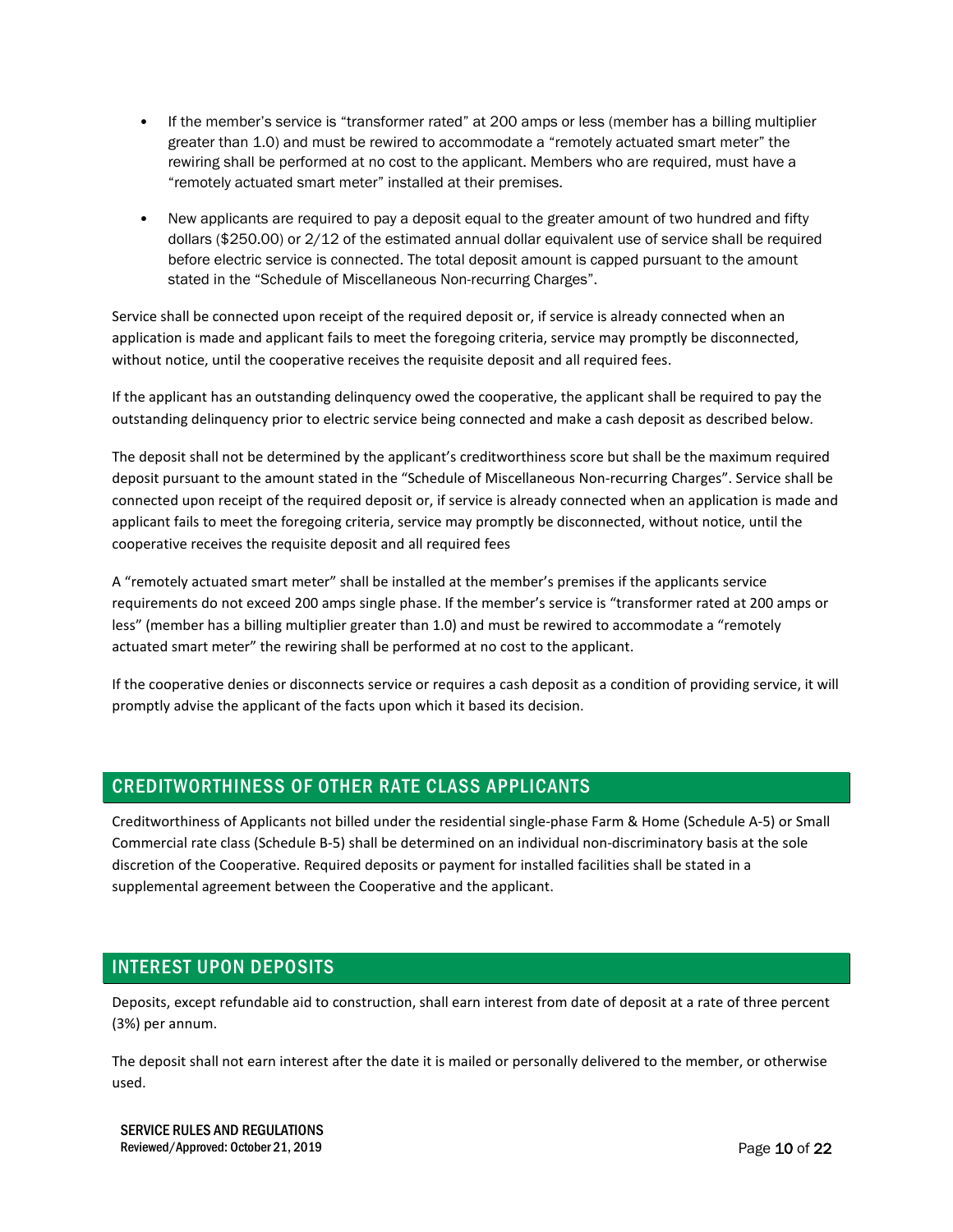### REFUNDS

Any deposit or accrued interest shall be refunded promptly along with a statement accounting for each transaction involving the deposit and interest, without request by the member, upon satisfactory payment by the member for a period of twelve consecutive months evidenced by no late payments, insufficient fund checks, disconnection of electric service for any reason (except at member request), failure to pay any outstanding balance(s) due, failure to pay any invoices for goods or other services rendered or violation of any written payment arrangement agreements.

Following member-requested termination of service:

- The cooperative shall apply the deposit plus accrued interest to the final bill, or
- Upon specific request from the member, the cooperative shall refund the deposit plus accrued interest within thirty (30) days after payment in full of all amounts due the cooperative through the final bill.

The cooperative will maintain a record of each applicant or member having a deposit which shows:

- The name of the member:
- The current address of the member so long as he/she maintains an active account with the cooperative in his/her name;
- The amount of the deposit;
- The date the deposit was made; and
- A record of each transaction affecting the deposit.

Each member shall be provided a written receipt from the cooperative at the time his/her deposit is paid in full or he/she makes a cash partial payment. The cooperative will provide a reasonable method by which a member who is unable to locate his/her receipt may establish that he/she is entitled to a refund of the deposit.

Any deposit made by the applicant, member, or any other person to the cooperative (less any deductions) which has remained unclaimed for seven years after the cooperative has made diligent effort to locate the person who made the deposit or the heirs of such persons shall be presumed abandoned and treated in accordance with the laws of the State of Indiana.

A deposit may be used by the cooperative to cover any unpaid balance following disconnection of service pursuant to Rule 15 or applied toward any delinquency owed the cooperative. If there is a remaining surplus, it will be returned to the member as provided above.

## RULE 15. DISCONNECTION OF SERVICE; DEPOSITS FOR CURRENT MEMBERS: REMOTELY ACTUATED SMART METERS – GENERAL

The member shall notify the cooperative at least three (3) working days in advance of the day disconnection is desired. The member shall remain responsible for all service used until service is disconnected pursuant to the notice.

A member's service may be disconnected, pursuant to proper required notice, for failure to pay any amounts due and payable to the cooperative, except the current portion of the bill for electric service, including but not limited to the prior billing for electric service, any investigation, damage or service fees or reconnection fees, any other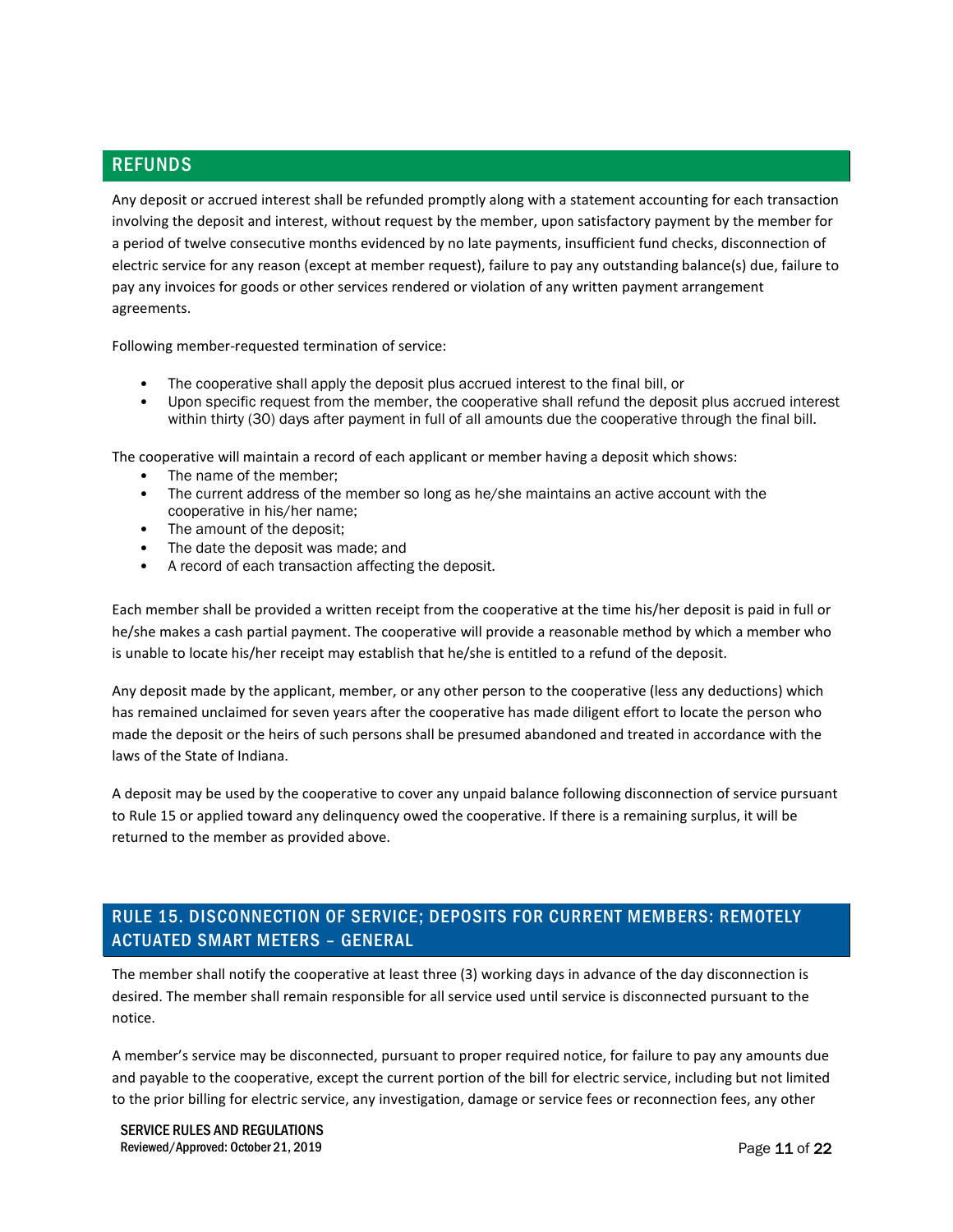past due billing amounts, any transferred billing amounts and any deposits required pursuant to these Service Rules and Regulations, the Cooperative's Schedule of Miscellaneous Non-recurring Charges, or the Cooperative's Bylaws, or Policies.

Disconnection of electric service, for any legitimate reason, may be accomplished by any appropriate means as solely determined by the cooperative.

Upon request by a member of the cooperative to disconnect service, the cooperative shall disconnect the service within three (3) working days of the request except for circumstances beyond the control of the cooperative. The member shall not be liable for any service rendered to such address or location after the expiration of three (3) such days.

The cooperative may disconnect service without a request by the member and without prior notice:

- If a condition is dangerous or hazardous to life, physical safety or property exists; or
- Upon order by any court or other duly authorized public authority; or
- If fraudulent or unauthorized use of electricity is detected and the cooperative has reasonable grounds to believe the affected member has benefitted from the use; or
- If the cooperative's regulating or measuring equipment or meter base has been tampered with or vandalized and the cooperative has reasonable grounds to believe that the affected member has benefitted from the tampering or vandalism.
- For violation of payment arrangement agreements
- Paying with an insufficient funds check to avoid service disconnection
- Disconnection of service pursuant to removal of a "service limiter" or remote disconnect meter device.

In all other instances the cooperative, upon providing the member with proper notice may disconnect service subject to the provisions of these service rules and regulations.

## METER TAMPERING/THEFT OR UNAUTHORIZED DIVERSION OF ELECTRICITY.

In the event the cooperative determines there is credible evidence that fraudulent or unauthorized use of electricity, meter tampering, or theft has occurred, a non-refundable service fee of Five Hundred Dollars (\$500) to investigate the meter tampering/theft or unauthorized diversion of electricity and equipment cost must be paid the cooperative before service will be reconnected, plus reconnect fees, and satisfactory payment arrangements must be made with the cooperative for the estimated unmetered electricity usage. A security deposit may be required as determined by the cooperative in its sole discretion.

### MEDICAL EXCEPTION.

Except as otherwise provided in subsections (A) and (B) of this rule, the cooperative will postpone the disconnection of service for up to seven (7) days if, prior to the disconnect date specified in the disconnect notice, the member provides the cooperative with a medical statement from a licensed physician or public health official which states that disconnection would be a serious and immediate threat to the health or safety of a designated person in the household of the member and specifies the type or form of life support system being used for which electricity is required. Upon the cooperative's receipt of the statement, the postponement of disconnection may be continued, subject to subsections (A) and (B) above, for up to six (6) months, at which time it shall be the member's responsibility to provide the cooperative with another such medical statement or service may be disconnected.

SERVICE RULES AND REGULATIONS Reviewed/Approved: October 21, 2019 **Page 12 of 22**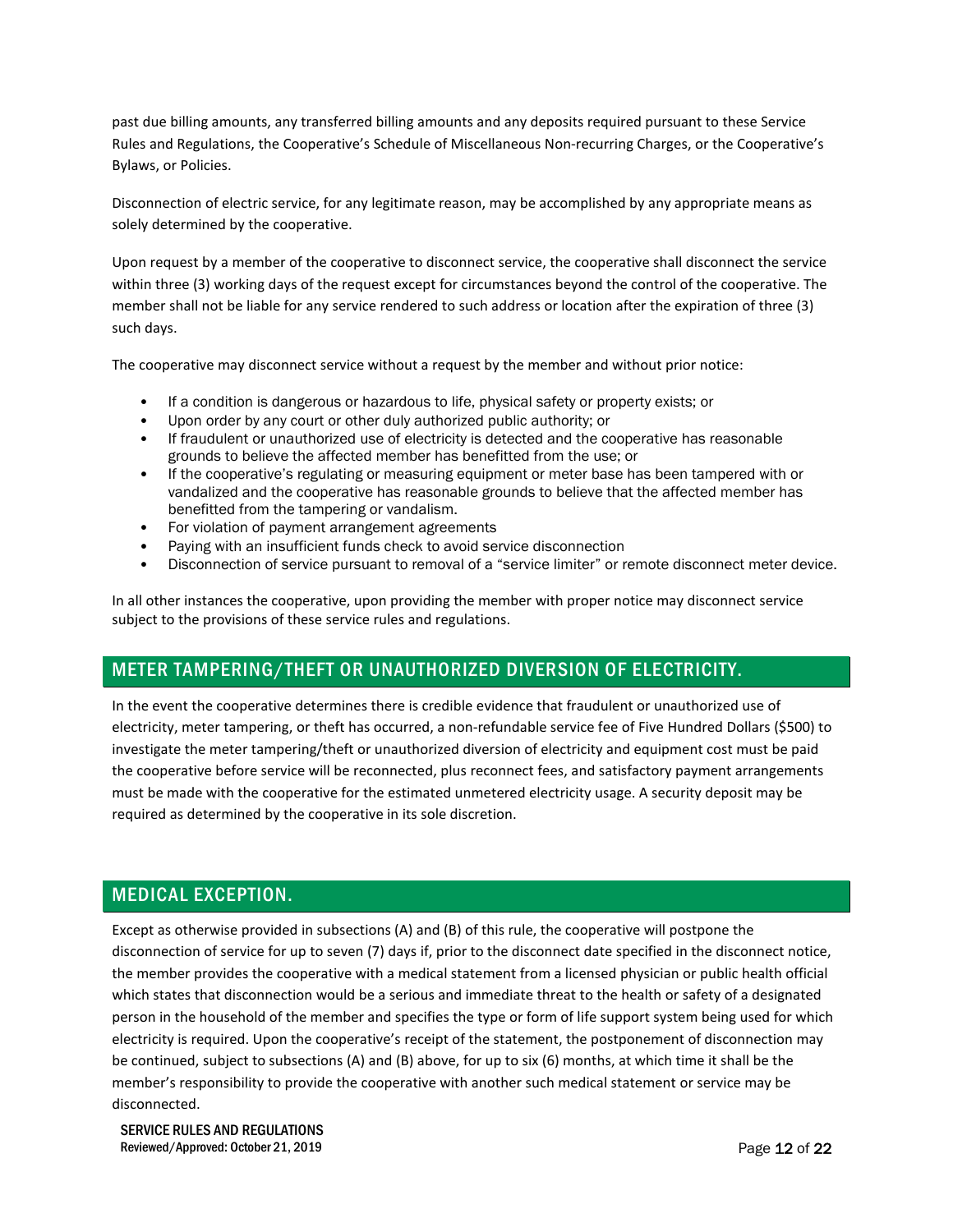### SERVICE LIMITERS

In order to assist members who have documented serious health conditions or monitoring requirements for persons residing in their household, the General Manager is authorized, based upon availability, to install a "Service Limiter" to provide limited (approximately 10 amps at 230 volts) electrical service as an alternative to complete termination of electrical service. This shall only be done for member accounts which are seriously delinquent in that the member owes more than One Hundred Dollars (\$100) for over sixty (60) days.

The General Manager is authorized to have installed a "Service Limiter" to provide limited (approximately 10 amps at 230 volts) electrical service for a period of five (5) business days as a prelude to complete termination of electrical service in the following situations:

• When a membership applicant or established member, pursuant to proper notice, is scheduled to be disconnected for nonpayment of a delinquent balance incurred at a prior service location within the established service area of the cooperative.

The cooperative may not disconnect service to the member:

- Upon his/her failure to pay for services to a previous unrelated occupant of the premises to be served;
- If a member or user is unable to pay a bill, which is unusually large due to a prior incorrect reading of the meter, incorrect application of the rate schedule, incorrect connection or functioning of the meter, prior estimates where no actual reading was taken for over two months, stopped or slow meters, or any human or mechanical error of the cooperative, and the member:
	- o Pays a reasonable portion of the bill, as determined by the cooperative;
	- $\circ$  Agrees to pay the remainder within a reasonable period of time as determined by the cooperative; and
	- o Agrees to pay all undisputed future bills for service as they become due;

The cooperative may not add to the outstanding bill any late fee. The terms of the agreement shall be put in writing by the cooperative and signed by the member and a representative of the cooperative.

## AUTHORIZED DISCONNECTION DAYS AND TIME PERIODS

The cooperative will not disconnect service for nonpayment on Friday or any day immediately preceding any day, on which the cooperative's office is not open to the public.

## NOTICE REQUIREMENTS

Except as otherwise provided herein, electric service to any residential member shall not be disconnected for a violation of a service rule or regulation of the cooperative or for the nonpayment of a bill, except after seven (7) days prior written notice to such member by either:

- Mailing the notice to such residential member at the address shown on the records of the cooperative, in which case the notice may be included on or with the member's monthly billing statement; or
- Personal delivery of the notice to the residential member or a responsible member of his/her household at the address shown on the records of the cooperative; and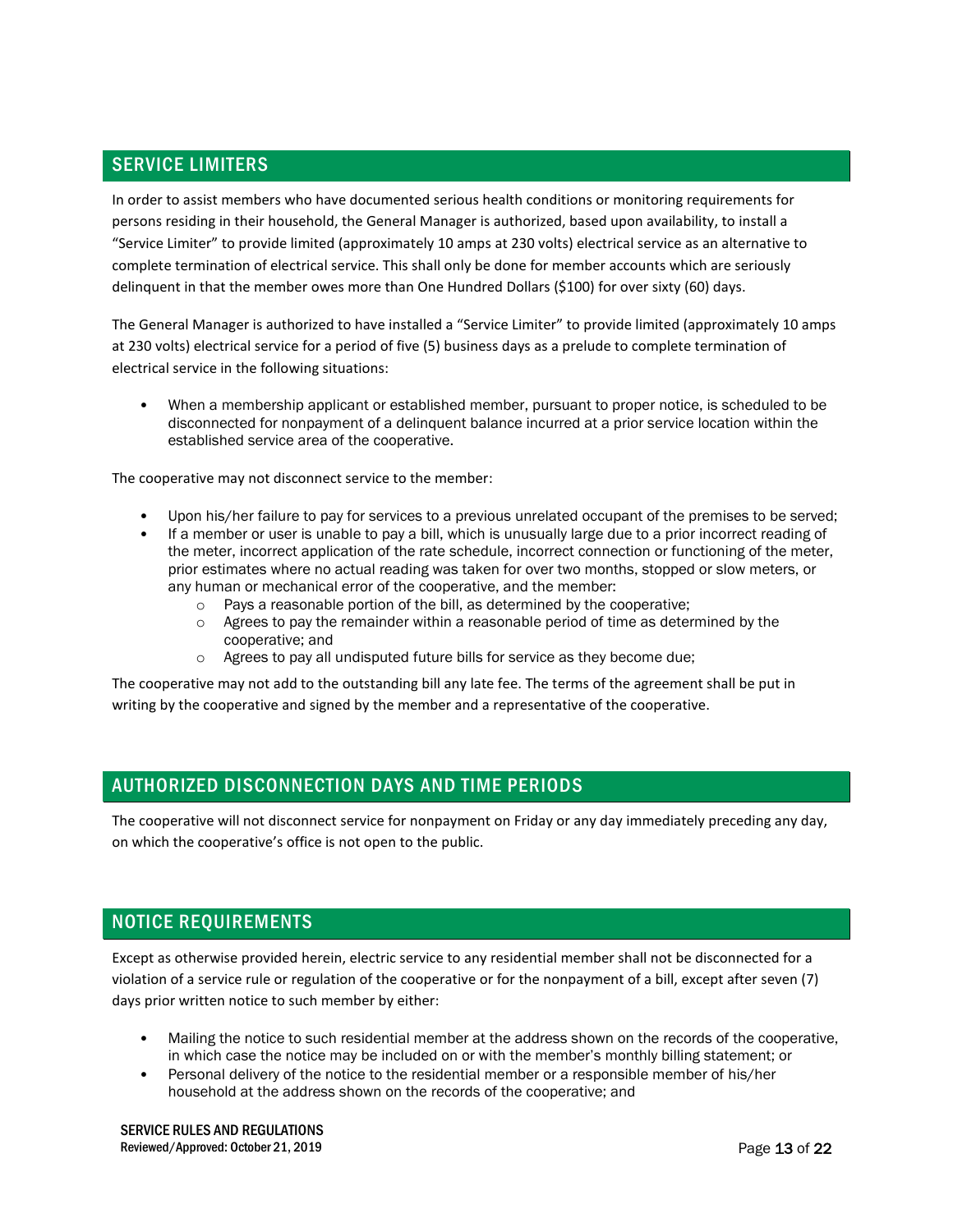- The disconnect notice for nonpayment may be rendered prior to the date on which the account becomes delinquent either by including the notice on or with a billing statement rendered to the member or otherwise providing said notice.
- The notice should be in language which is clear, concise, and easily understandable to a layman and shall state:
- The date of proposed disconnection;
- The basis and/or reason for the proposed disconnection; and
- The telephone number of the cooperative's office which the member may call during regular business hours in order to question the proposed disconnection or seek information concerning his/her rights;

## COOPERATIVE EMPLOYEE DUTIES AND RESPONSIBILITIES – PHYSICAL DISCONNECT AT MEMBER'S PREMISES.

Immediately preceding the actual disconnection of service, an employee of the cooperative designated to perform the function shall make a reasonable attempt to identify him or herself to the member or any other responsible person then upon the premises and shall announce the purpose of his/her presence.

The employee shall have in his/her possession information sufficient to enable the employee to inform the member or other responsible person the reason for disconnection, including the amount of any delinquent bill of the member, and shall request the member provide any available verification that the outstanding bill has been satisfied or is currently in dispute pursuant to review. Upon the presentation of credible evidence, service shall not be disconnected.

When the employee has disconnected the service, the employee shall give to a responsible person at the user's premises or, if no one is at home, shall leave at a conspicuous place on the premises, a notice stating that service has been disconnected and stating the address and telephone number of the cooperative where the user may arrange to have service reconnected. The cooperative shall charge a reconnection fee as specified in the Schedule of Miscellaneous Nonrecurring Charges and determine any other applicable fees that must be paid prior to the reconnection of the service unless alternate payment arrangements are made with the cooperative Manager or his/her designee. The member shall also be required to pay all past due amounts, with the exception of the current portion of the periodic billing for service, prior to reconnection of electric service.

### MEMBER DEPOSITS

The cooperative may require a current member to make a cash deposit when the service has been disconnected pursuant to the following requirements:

If a current residential/general service rate paying member has been disconnected for nonpayment of an amount due the cooperative, the current member must pay all amounts due the cooperative, in full. The current member must also pay all disconnection and/or reconnection and/or trip charges in full. Such charges are specified in the "Schedule of Miscellaneous Nonrecurring Charges". A deposit of five hundred dollars (\$500.00) shall be required for reconnection of electric service. The required deposit may be paid in full or in part and may be added to the member's subsequent monthly billing statement at \$25.00 per month until the accumulated deposit totals five hundred dollars (\$500.00). Deposits held by the cooperative pursuant to this section shall be returned within twelve months after total collection of the required deposit if the member has had no pay late penalties or disconnection of electric service during this twelve-month period. Deposits held longer than specified in this section shall accrue interest. A "remotely actuated smart meter: shall be installed at the member's premises. If the

SERVICE RULES AND REGULATIONS Reviewed/Approved: October 21, 2019 **Page 14 of 22 Page 14 of 22**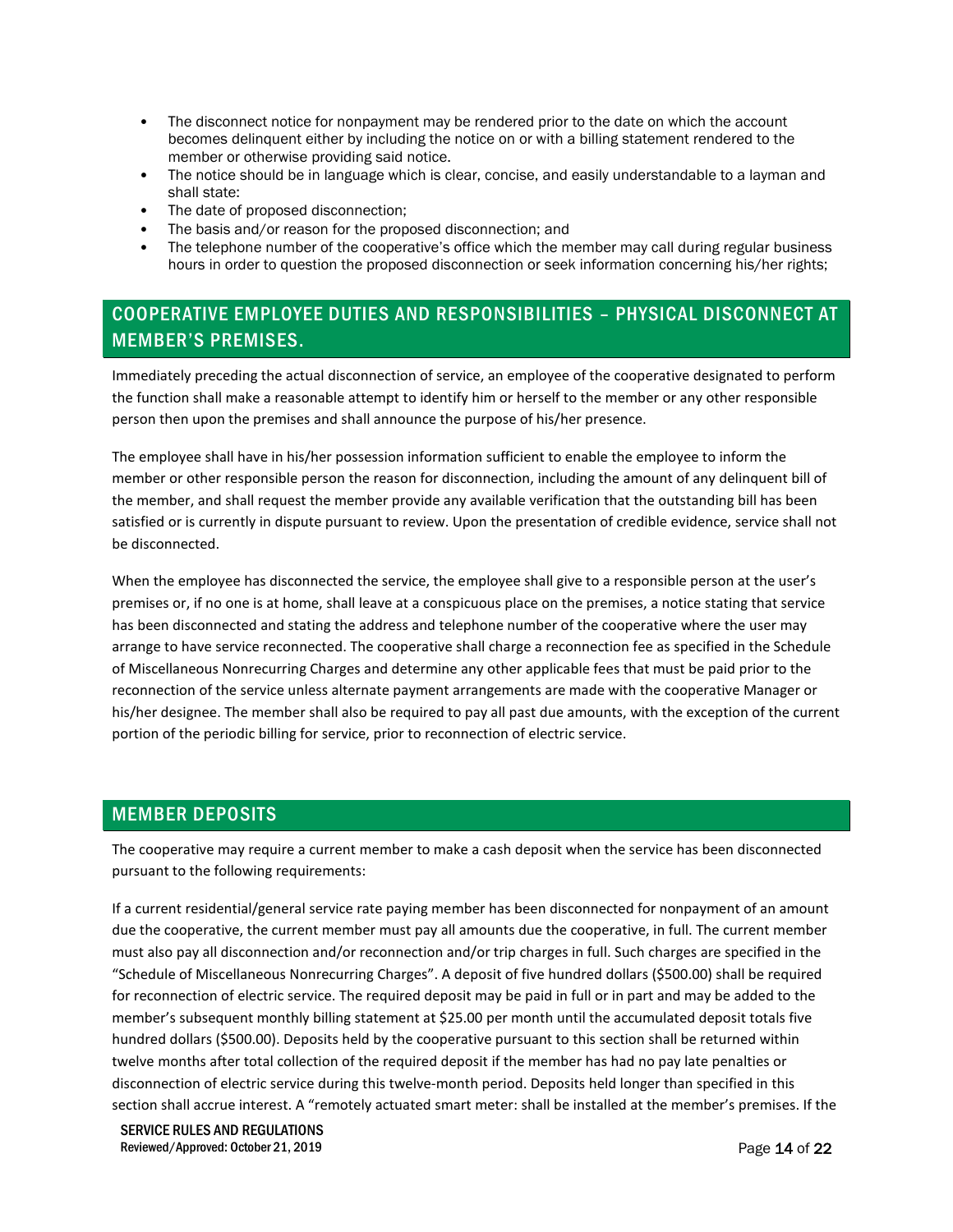member's service is "transformer rated at 200 amps or less" (member has a billing multiplier greater than 1.0) and must be rewired to accommodate a "remotely actuated smart meter" the rewiring shall be performed at no cost to the applicant. Members whose service requirements exceed 200 amps single phase are not required to have a "remotely actuated smart meter" installed at their premises.

All other rate paying members that have been disconnected for an amount due the cooperative must pay all amounts due, in full. The current member must also pay all disconnection and/or reconnection and/or trip charges in full. Such charges are specified in the "Schedule of Miscellaneous Nonrecurring Charges". A deposit of 2/12 of the member's average bill shall be required for reconnection of electric service.

If the cooperative disconnects service in a substantial violation of these Service Rules and Regulations, service shall promptly be restored at no charge to the member.

The cooperative will reconnect the service to the member or user as soon as reasonably possible but at least within one (1) working day after it is requested to do so, except for circumstances beyond the control of the cooperative, if the member has satisfied the requirements of these service rules and regulations.

### REMOTELY ACTUATED SMART METERS – REQUIREMENTS AND APPLICABILITY

#### REMOTELY ACTUATED SMART METERS – GENERAL:

The cooperative may install a remotely actuated smart meter on a Non-Commercial Schedule A-5 electric account or a Small Commercial Schedule B-5 electric account, whose service requirements are 200 amps single phase or less, without prior notice if in the sole judgment of cooperative the installation of such "Remotely Actuated Smart Meter" would be beneficial to the cooperative. Such "Remotely Actuated Smart Meter" may be utilized to disconnect or enable reconnect of member's service remotely for any legitimate reason pursuant to proper notice or member request. The "Remotely Actuated Smart Meter" shall remain the property of the cooperative and may be removed by the cooperative, without notice, in its sole discretion.

The cooperative may install a "Remotely Actuated Smart Meter" prior to or pursuant to the physical disconnection of service, pursuant to proper notice of a pending disconnect of electric service, for nonpayment of amounts due and payable to the cooperative. The "Remotely Actuated Smart Meter" allows the cooperative to remotely disconnect electric service or remotely enable reconnect of electric service by the member or the member's authorized agent. If a "Remotely Actuated Smart Meter" is installed and utilized for the purpose of disconnecting or enabling reconnection of electric service, pursuant to nonpayment of amounts due the cooperative, fees specified in the cooperative's Schedule of Miscellaneous Nonrecurring Charges shall be applicable and payable to the cooperative.

#### "REMOTELY ACTUATED SMART METERS" – SPECIFIC CIRCUMSTANCES:

Circumstances requiring "Remotely Actuated Smart Meter" installation and applicable fees, on applicable metered accounts are as follows: The member, or someone residing at the member's premises, has threatened a cooperative employee, contractor or agent of the cooperative or refused meter/facilities access to an authorized cooperative employee, contractor or agent or the member has aggressive animal(s) on the premises. There are

SERVICE RULES AND REGULATIONS Reviewed/Approved: October 21, 2019 **Page 15 of 22** and  $P$  and  $P$  and  $P$  and  $P$  and  $P$  and  $P$  and  $P$  and  $P$  and  $P$  and  $P$  and  $P$  and  $P$  and  $P$  and  $P$  and  $P$  and  $P$  and  $P$  and  $P$  and  $P$  and  $P$  and  $P$  an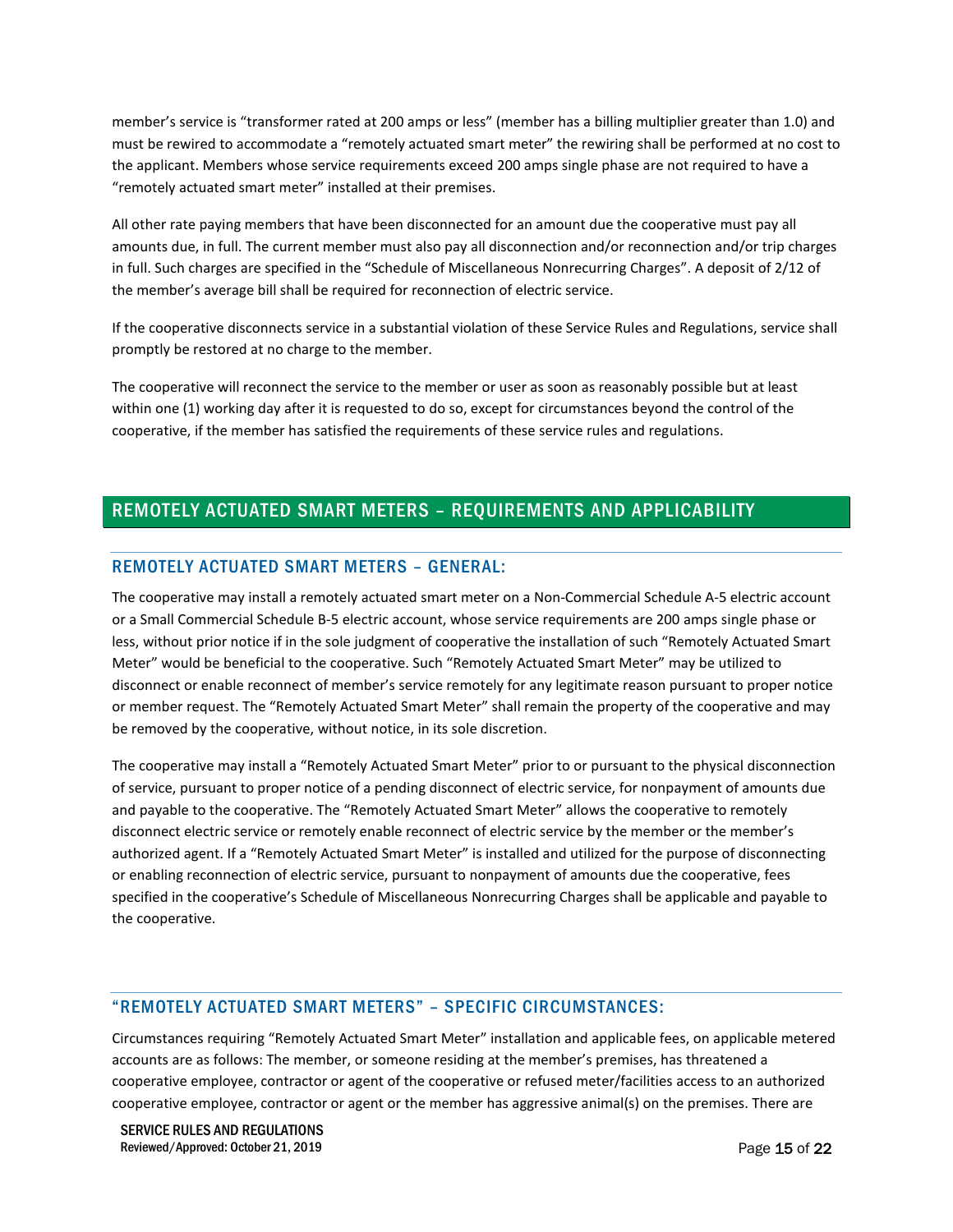physical hazards or obstructions at the premises that restrict access to the cooperative's meter or other facilities. A "Remotely Actuated Smart Meter" may be required pursuant to this paragraph, due to other extenuating conditions, if specifically approved by the General Manager or Director of Office Services.

### SMART METER "OPT OUT"

A Member must make a formal written Smart Meter "Opt Out" request and state valid reasons for the request. The Member's request will be reviewed by the Employee Member Relations Committee pursuant to Rule 17. The Committee may meet in person, by phone or thru correspondence with the Member to discuss the validity of their concerns. The Committee shall act in a timely manner in considering Smart Meter "Opt Out" requests. If the Committee approves the Member's "Opt Out" request, the Member's "Smart Meter" will be replaced with a standard (non-remotely readable) watt-hour meter and the Member shall be required to pay thirty dollars (\$30.00) per billing period. If the Member is not satisfied with the determination of the Employee Member Relations Committee's decision the Member may pursue a remedy pursuant to Rule 17 – Member Complaints & Conduct.

### RULE 16. HOME ENERGY ASSISTANCE; DISCONNECTION OF SERVICE TO RECIPIENTS

Consistent with Indiana Code § 8-1-2-113,121 or 122 without member request, the cooperative will not, during the applicable moratorium period, disconnect electric residential service to a member who either is receiving or who is eligible for and has applied for assistance under Indiana Code § 12-14-11.

During the moratorium period, the cooperative may not disconnect service to such member if:

- The member's eligibility to receive benefits pursuant to Indiana Code § 12-14-11 is being determined by the Department of Aging and Community Services or its designee after the submission of a complete application for benefits by the member.
- The member has furnished to the cooperative proof of his/her application to receive such benefits or the cooperative has been so notified in writing by the Department of Aging and Community Services or its authorized representatives.

This rule does not prohibit the cooperative from terminating residential electric service upon the request of a member or under the following circumstances:

- If a condition is dangerous or hazardous to life, physical safety, or property exists.
- Upon order by any court or other duly authorized public authority.
- If fraudulent or unauthorized use of electricity is detected, and the cooperative has reasonable grounds to believe the affected member has benefitted from the use.
- If the cooperative's regulating or measuring equipment has been tampered with and the cooperative has reasonable grounds to believe that the affected member has benefitted from the tampering.

### RULE 17. MEMBER COMPLAINTS

### COMPLAINT PROCEDURE

Any member with a complaint, which is not satisfactorily resolved by cooperative staff or an employee, may submit his/her complaint in writing to the General Manager. The complaint should be made by completing the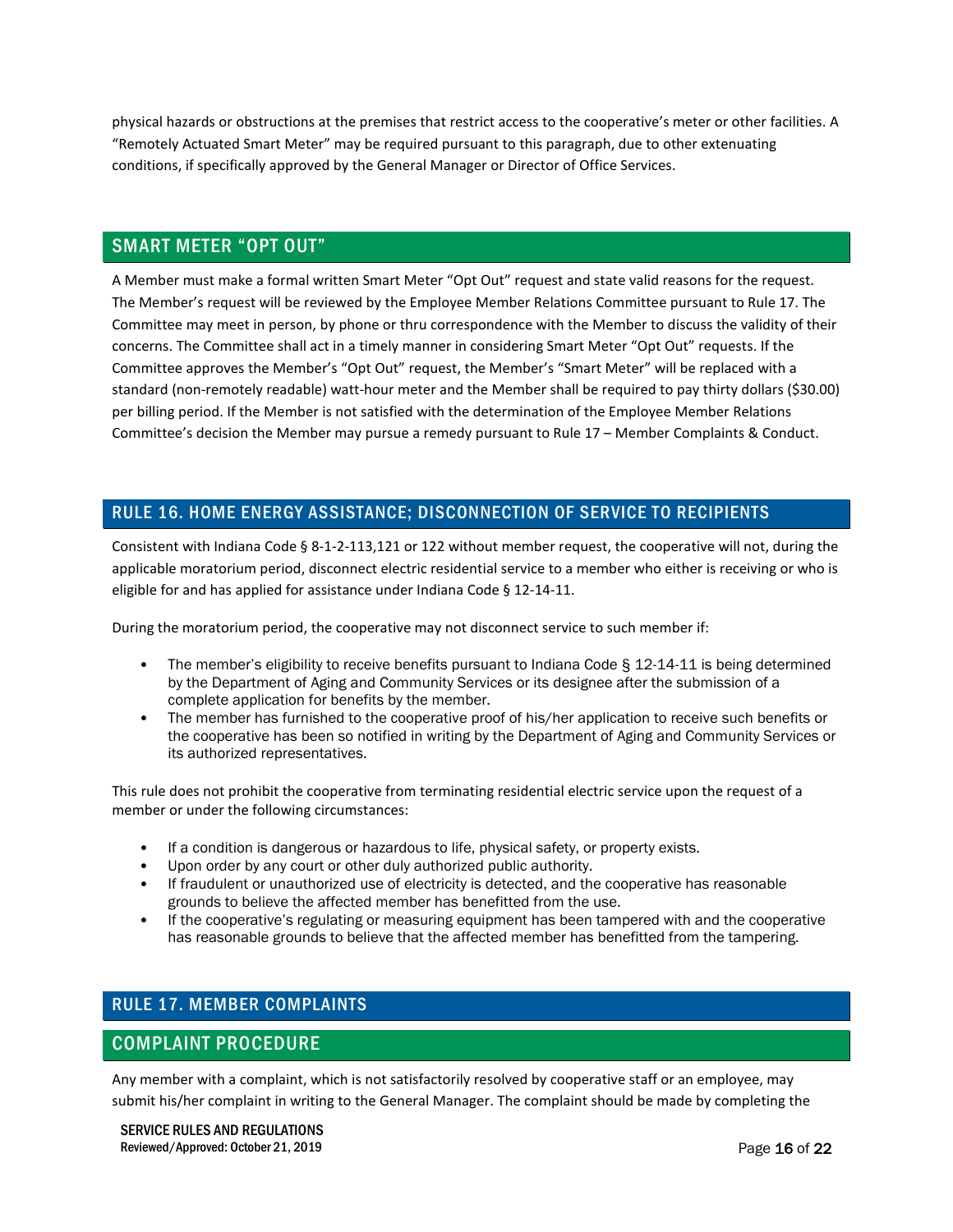form available from the cooperative at its business office. A complaint will be considered filed upon receipt by the General Manager, except mailed complaints shall be considered filed when received and date stamped by the cooperative. The completed complaint form will be reviewed by the General Manager or assigned to the Employee Member Relations committee and a response will be provided to the member. If the member filing the complaint is not satisfied with the committee's response, he/she may then ask to meet with the committee to discuss the complaint, which meeting will be conducted consistent with the committee's practices and/or policies.

Upon receiving a complaint, the Employee Member Relations Committee will promptly investigate the complaint, confer with the member when requested, and notify the member of the proposed good faith disposition of the complaint. The member may then pursue additional review of the matter by the full Board, consistent with applicable policies or procedures adopted by the Board.

### MEMBERS SHALL BEHAVE IN AN APPROPRIATE MANNER.

The Cooperative shall remove from its premises any person who behaves inappropriately. The Cooperative may bar from its premises any member who behaves inappropriately. The member shall then have to transact his or her business with the Cooperative by mail, telephone or electronically, without entering onto the Cooperative's real estate.

## RULE 18. INFORMATIONAL PAMPHLETS AND RATE SCHEDULES

The cooperative will publish and distribute, to all applicants for service and shall make available to all current members, a pamphlet or other informational material containing the statement of non-discrimination.

The cooperative shall make available and provide upon request to all members a copy of the cooperative's Bylaws and Service Rules and Regulations.

The cooperative will supply, free of charge, a copy of the rate schedules applicable to the types of service available to new applicants or current members, upon request.

Whenever the cooperative changes its residential or other base rate schedules, the cooperative will provide its members with notice of this change at least thirty (30) days prior to the effective date via the monthly newsletter, a bill stuffer, or another publication generally disseminated to members.

## RULE 19. STANDARD NOMINAL FREQUENCY

In supplying alternating current, the cooperative will adopt a standard nominal frequency of 60 HZ. Momentary variations of frequency of more than five percent (5%), which are not due to lack of proper equipment or reasonable care by the cooperative, shall not be considered a violation of this rule.

### RULE 20. STANDARD VOLTAGE AND PERMISSIBLE VOLTAGE VARIATION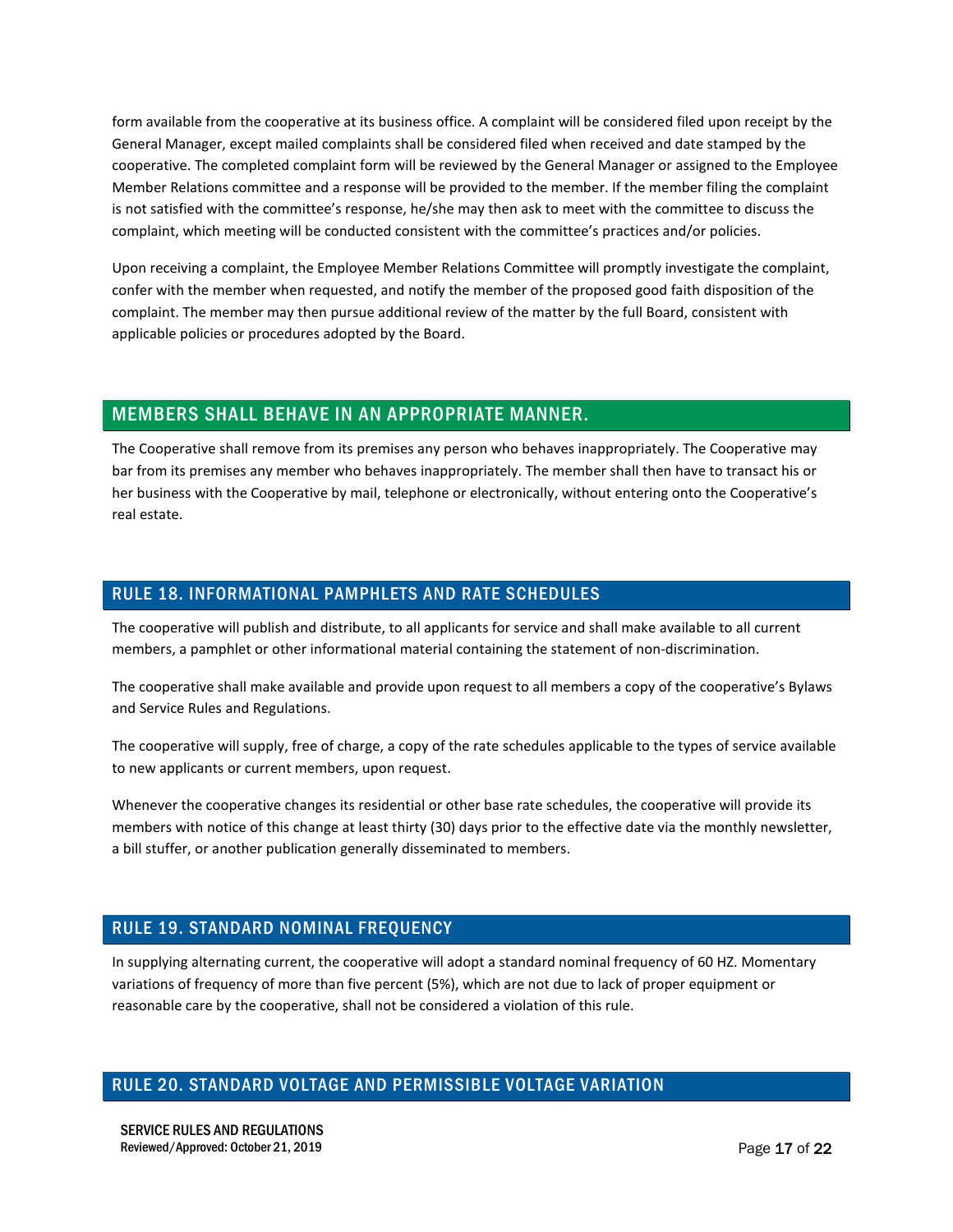The cooperative shall adopt a standard nominal service voltage, or standard nominal service voltages, as may be required by the cooperative's distribution system for its entire constant voltage service. The voltage maintained at the member's main service terminals shall be reasonably constant as follows:

- For residential service, the voltage shall be within eight percent (8%), plus or minus, of the standard adopted. The voltage standard adopted for single phase residential or small commercial service is 120/240 volts R.M.S.
- A greater variation of voltage than specified above may be allowed when service is supplied to a limited or extended area where members are widely scattered or when the loads served do not justify close voltage regulation. In such cases, the best voltage regulation practicable under the circumstances will be provided.

Variations in voltage in excess of those specified, caused by the following, shall not be considered a violation of this rule:

- The operation of power apparatus on the member's premises which necessarily requires large starting current;
- The action of the elements; or
- Infrequent and unavoidable fluctuations of short duration due to system protective device operation.

### RULE 21. VOLTAGE SURVEYS AND RECORDS, STRAY VOLTAGE – DUTIES AND RESPONSIBILITIES

The cooperative shall have available suitable voltage measuring equipment to conduct voltage surveys in sufficient number and diversity to satisfy the cooperative's compliance with the voltage requirements of these rules.

Stray voltage duties and responsibilities are detailed in Article XIII Section 5 of the cooperative's Bylaws.

#### RULE 22. MONITORING INSTRUMENTS

The cooperative will install such instruments as may be necessary for the cooperative to obtain complete information as to its monthly electrical energy purchases, unless the instruments are furnished by the supplying utility from whom the energy is purchased.

#### RULE 23. INTERRUPTIONS OF SERVICE

The cooperative will maintain a record of any interruption of service affecting its entire system or a major division thereof, including a statement of time, duration, extent and cause of the interruption.

#### RULE 24. POLE IDENTIFICATION

The cooperative will generally mark poles, posts, or other structures used for supporting electrical conductors with: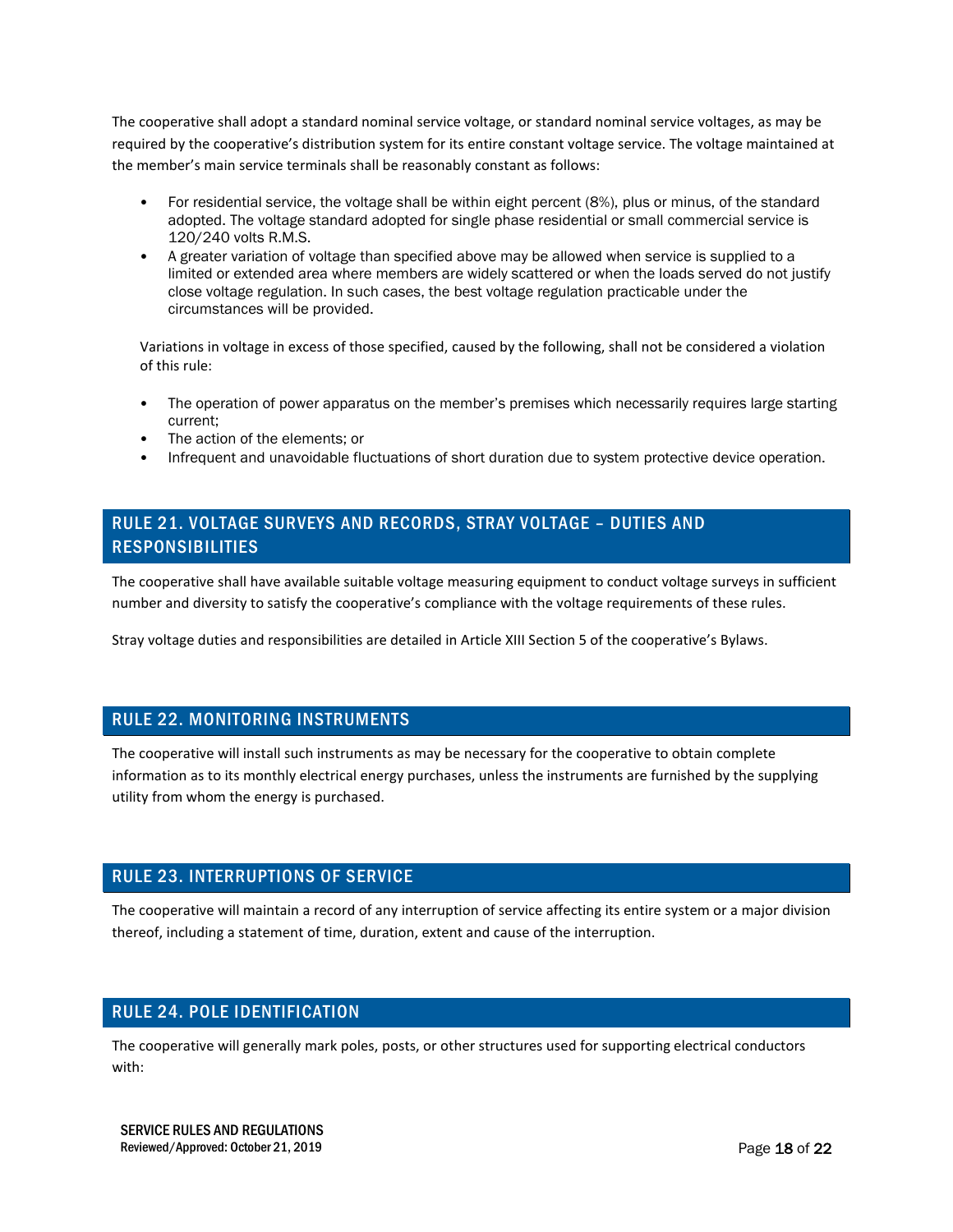- the initials of its name, abbreviation of its name, corporate symbol, or other distinguishing mark by which the owner of each structure may be readily and definitely determined, and
- a number by which the location of each structure may be described.

The identification marks shall be made with pole tags, stamps, brands or other means as the cooperative may elect to use, and the characters of the marks shall be of such size and so spaced and maintained as to be easily read by one standing on the ground.

In the event another public utility jointly owns a structure with the cooperative, the distinguishing mark of each public utility may be placed thereon.

#### RULE 25. LINE CONSTRUCTION AND MAINTENANCE

In all cases not covered by specific statutes in effect, Part 2, "Safety Rules for the Installation and Maintenance of Overhead Electric Supply and Communication Lines", and Part 3, "Safety Rules for the Installation and Maintenance of Underground Electric Supply and Communication Lines", of the 2008 edition of the National Electrical Safety Code as approved by the American National Standards Institute June 14, 2001, as ANSI Standard C2, are prescribed for overhead and underground construction practice commenced after the date of promulgation of this rule; provided, however, that if the NESC is revised and the Commission adopts the revised edition for purposes of 170 IAC 4-1-26, the revised edition shall thereafter also be applicable for purposes of this rule, if the Commission has not adopted the revised edition but the cooperative determines it should comply therewith, the cooperative may do so.

Member shall grant unimpeded access to cut, trim, remove or control the growth by chemical means, machinery or otherwise of trees, brush, shrubbery, or other similar vegetation within 20 feet on any side of Southeastern Indiana REMC Facilities that may interfere with or threaten to endanger the operations and maintenance of said line or system, including any control of the growth of other vegetation in the Easement Area which may incidentally and necessarily result from the means of control employed, and to cut down from time to time all dead, weak, or leaning trees.

## RULE 26. EXTENSION OF DISTRIBUTION SERVICE LINES

### COOPERATIVE'S RESPONSIBILITY.

In addition to its existing statutory responsibilities, the cooperative will, upon proper application for service and payment of the service initiation fee, have the authority and obligation (subject to the provisions of the Service Lines section below) to construct, own, operate and maintain the necessary electrical facilities for rendering service to the member's meter in the case of underground services, or weatherhead in the case of overhead services.

### EXTENSIONS.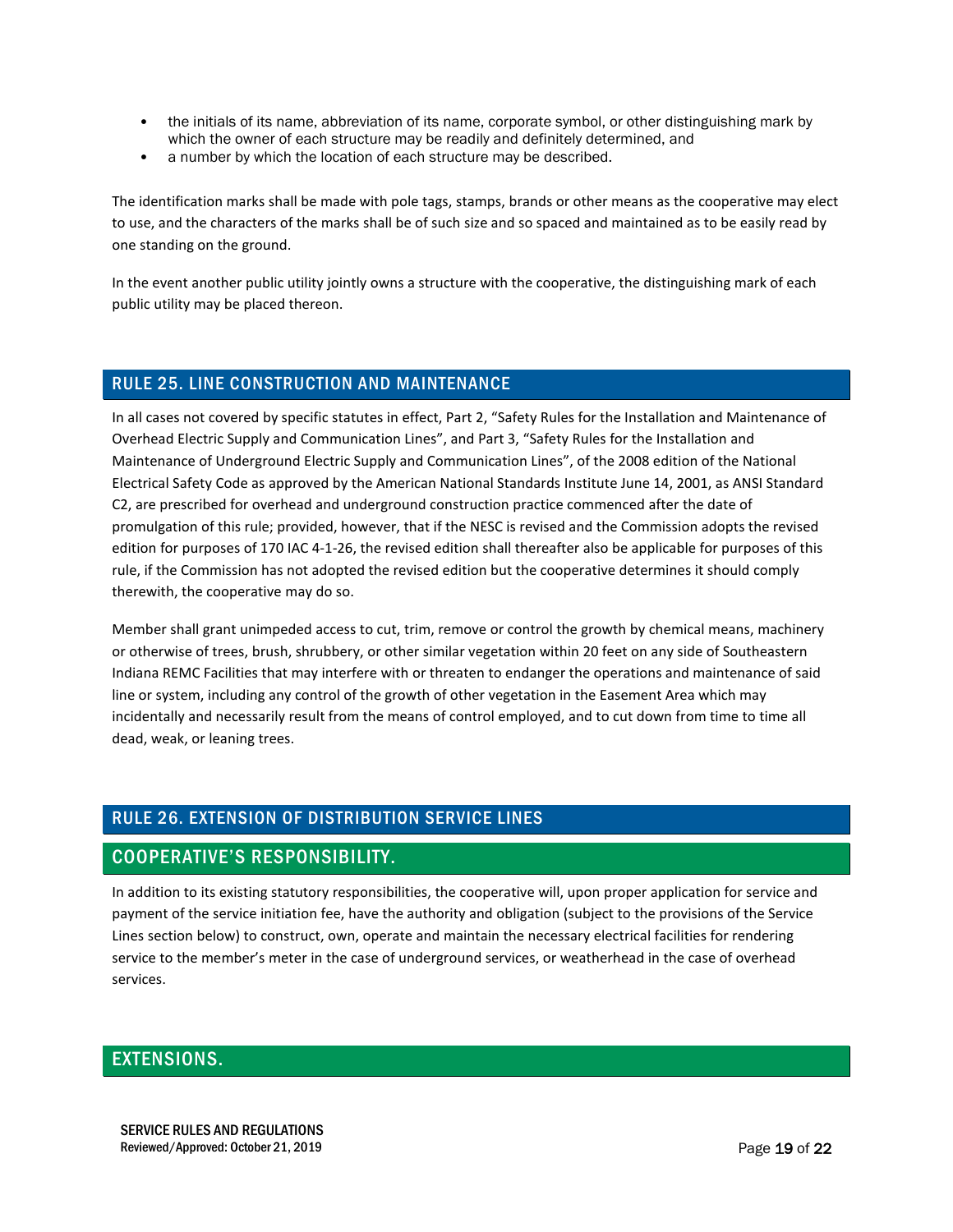The cooperative shall, upon proper applications and payment of the service initiation fee for service from overhead and/or underground distribution facilities, provide necessary facilities including special equipment (transformers and meters) for rendering adequate and sufficient service, without charge for the facilities, if the estimated total revenue for a period of two and one half (2 1/2) years to be realized by the cooperative from permanent and continuing members on the extension is at least equal to the estimated total cost of the extension. If the proposed permanent residential service extension exceeds one primary (greater than 600 volts) distribution line span or involves the furnishing of underground primary (greater than 600 volts) electrical facilities a supplemental "Agreement for Electric Service", the form of which shall be specified by the cooperative, shall be required to be executed between the cooperative and service extension applicant(s) to ensure adequate monthly revenue (for a two and one-half year period) is received by the cooperative to cover the full estimated cost of the service extension including the cost of any special equipment (meters, transformers, etc.).

## EXTENSIONS EXCEEDING COST LIMITATIONS.

If the estimated total cost of the service extension, including special equipment, required to furnish adequate and sufficient service is greater than the total estimated revenue from the extension during the first two and one-half years (thirty months) (as provided in the Extensions section), the extension shall be made by the cooperative under the following conditions:

- Upon proper application and payment of the service initiation fee for the service extension a supplemental "Agreement for Electric Service", the form of which shall be specified by the cooperative, shall be required to be executed between the cooperative and service extension applicant(s) to ensure adequate revenue (for a two and one-half year period) is received by the cooperative to cover the full estimated cost of the service extension including the cost of any special equipment (meters, transformers, etc.). The sum of the two and one-half year minimum monthly payments and any required up-front dollar payment to the cooperative shall equal the estimated cost of furnishing necessary and sufficient facilities.
- If the service applicant(s) requests (or requires) that the service extension be installed by the cooperative in a way or manner which is not the most economically feasible way or manner (pursuant to prudent engineering standards) to provide adequate and sufficient service, the service applicant(s) shall be required to pay up-front the dollar estimated cost difference between the most economically feasible extension and the estimated cost of any alternative service installation required or requested by the applicant(s). Such up-front dollar payment shall be received and accounted for by the cooperative as a nonrefundable aid to construction. Such amount shall be indicated and shown on the executed "Agreement for Electric Service".
- The cooperative may require the applicant to pay the full cost of the line extension if the cooperative estimates the cost of the extension and the prospective revenue to be received from it is so meager or undeterminable as to make it doubtful whether the revenue from the extension would ever pay a fair return on the investment involved in the extension, or (b) in a case of real estate development, with slight or no immediate demand for service, or (c) in the case of an installation requiring extensive facilities investment (defined as estimated facilities investment by the cooperative exceeding \$25,000). (d) if a line extension is non-permanent or temporary in nature the applicant shall pay the full cost of installation and removal of electric facilities up front.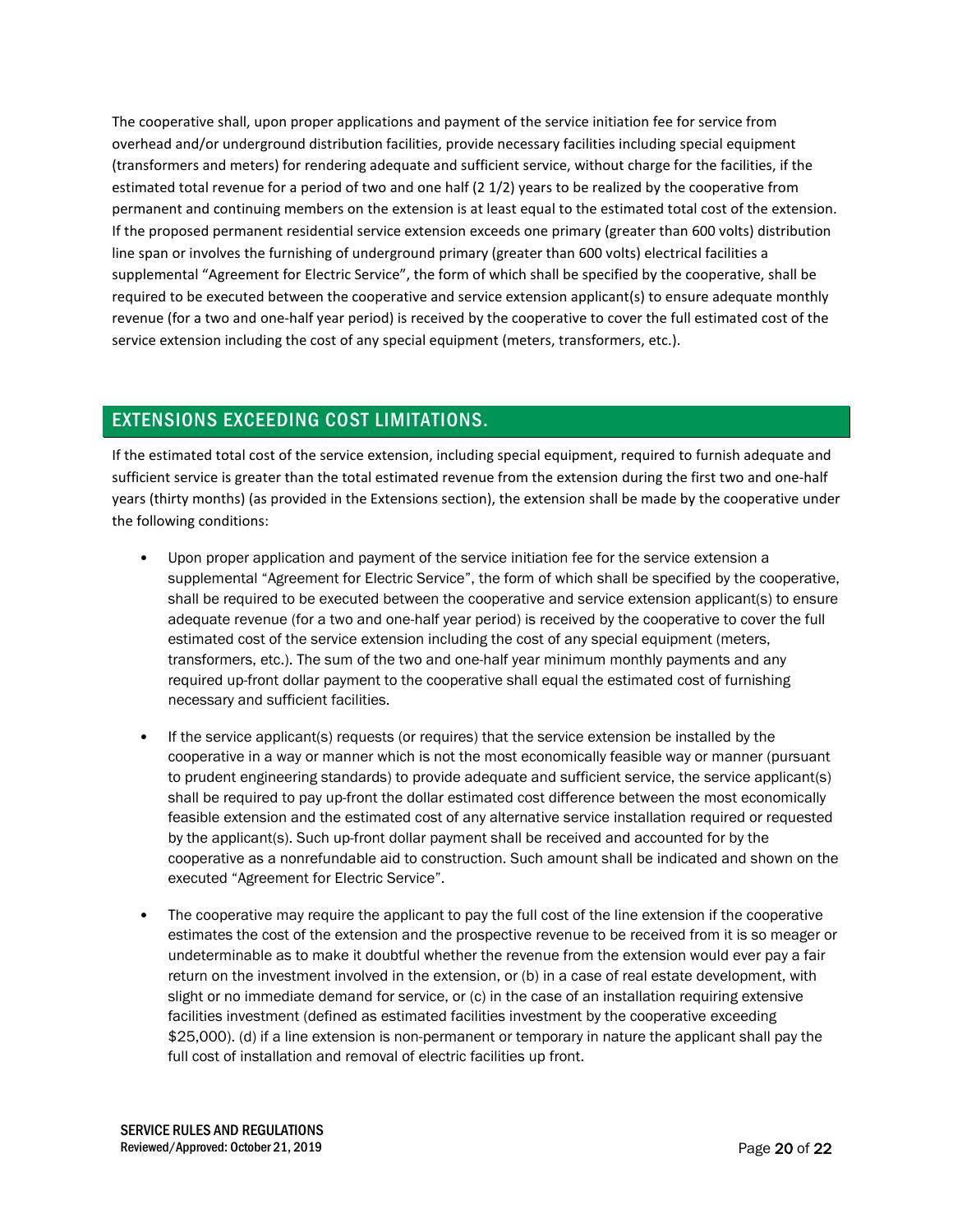• For each member, exclusive of the initial applicant(s) considered in the making of an extension, connected to the extension within the period of six (6) years from the completion of the extension, the cooperative shall refund to the initial applicants, in proportion to their respective contributions toward the cost of the extension, an amount equal to two and one half  $(2\ 1/2)$  times the estimated annual revenue from such new member, less the cost, including special equipment, to service the new member. The total of all refunds to any initial applicant(s) shall never exceed the contribution of the applicant(s).

## INFORMATION.

All estimates of costs (as required in the Extensions section) shall be determined by the cooperative from actual experience.

In the event that the applicant is required (by the Extensions Exceeding Cost Limitations section) to make any payment, the cooperative will upon request make available to the applicant:

- The information used to establish the basis for the applicable amount; and
- The information used to establish the basis for the estimated total revenue for a period of two and one half (2½) years to be realized by the cooperative from permanent and continuing members on the extension as required by this rule.

### SERVICE LINES.

The initial applicants (in relation to the Extensions Exceeding Cost Limitations section) shall agree to pay their portion of the estimated costs for primary facilities.

For service (defined as the conductors and equipment for delivering energy, not to exceed 600 volts, from the electrical supply system to the wiring system of the premises served) the applicant shall not have the right to install cooperative-maintained service lines. The cooperative shall have no responsibility for service lines owned and installed by the applicant or member.

### CONTRACT FOR SERVICE.

The cooperative shall not be required to make an extension as provided in this rule unless the applicant(s) to be initially served by the extension upon its installation have entered into an "Agreement for Electric Service", the form of which shall be specified by the cooperative, with the cooperative setting forth the obligations and commitments of the parties. This may require the applicant(s) to provide a satisfactory guarantee to the cooperative of the performance of the applicant(s) obligations thereunder.

### VARIATIONS FROM RULE.